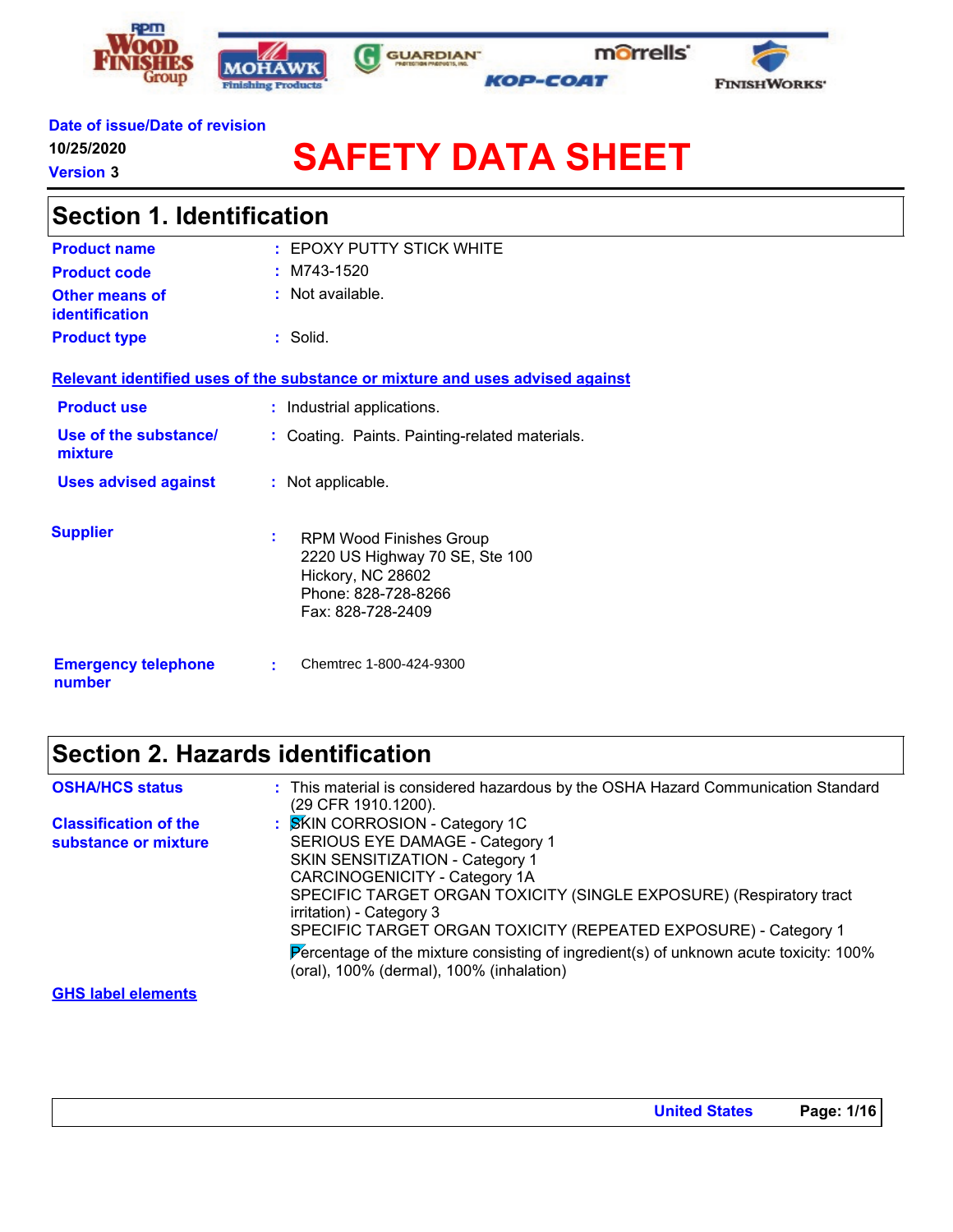**Product name EPOXY PUTTY STICK WHITE**

## **Section 2. Hazards identification**

| <b>Signal word</b><br>: Danger<br><b>Hazard statements</b><br>$\therefore$ $\mathbb{Z}$ auses severe skin burns and eye damage.<br>May cause an allergic skin reaction.<br>May cause respiratory irritation.<br>May cause cancer.<br>Causes damage to organs through prolonged or repeated exposure.<br><b>Precautionary statements</b><br><b>Prevention</b><br>eat, drink or smoke when using this product. Wash thoroughly after handling.<br>Contaminated work clothing must not be allowed out of the workplace.<br>: F exposed or concerned: Get medical advice or attention. IF INHALED: Remove<br><b>Response</b><br>person to fresh air and keep comfortable for breathing. Immediately call a POISON<br>water. If skin irritation or rash occurs: Get medical advice or attention. IF IN EYES:<br>easy to do. Continue rinsing. Immediately call a POISON CENTER or doctor.<br>: Store locked up. Store in a well-ventilated place. Keep container tightly closed.<br><b>Storage</b><br><b>Disposal</b><br>: Dispose of contents and container in accordance with all local, regional, national and<br>international regulations.<br><b>Supplemental label</b><br>silica which can cause lung cancer or silicosis. The risk of cancer depends on the<br>elements<br>duration and level of exposure to dust from sanding surfaces or mist from spray<br>applications. Emits toxic fumes when heated. | <b>Hazard pictograms</b>     | ŧ.                                                                                                                                                                                                                                                                                                                                                                                                                                    |
|--------------------------------------------------------------------------------------------------------------------------------------------------------------------------------------------------------------------------------------------------------------------------------------------------------------------------------------------------------------------------------------------------------------------------------------------------------------------------------------------------------------------------------------------------------------------------------------------------------------------------------------------------------------------------------------------------------------------------------------------------------------------------------------------------------------------------------------------------------------------------------------------------------------------------------------------------------------------------------------------------------------------------------------------------------------------------------------------------------------------------------------------------------------------------------------------------------------------------------------------------------------------------------------------------------------------------------------------------------------------------------------------------------------|------------------------------|---------------------------------------------------------------------------------------------------------------------------------------------------------------------------------------------------------------------------------------------------------------------------------------------------------------------------------------------------------------------------------------------------------------------------------------|
|                                                                                                                                                                                                                                                                                                                                                                                                                                                                                                                                                                                                                                                                                                                                                                                                                                                                                                                                                                                                                                                                                                                                                                                                                                                                                                                                                                                                              |                              |                                                                                                                                                                                                                                                                                                                                                                                                                                       |
|                                                                                                                                                                                                                                                                                                                                                                                                                                                                                                                                                                                                                                                                                                                                                                                                                                                                                                                                                                                                                                                                                                                                                                                                                                                                                                                                                                                                              |                              |                                                                                                                                                                                                                                                                                                                                                                                                                                       |
|                                                                                                                                                                                                                                                                                                                                                                                                                                                                                                                                                                                                                                                                                                                                                                                                                                                                                                                                                                                                                                                                                                                                                                                                                                                                                                                                                                                                              |                              |                                                                                                                                                                                                                                                                                                                                                                                                                                       |
|                                                                                                                                                                                                                                                                                                                                                                                                                                                                                                                                                                                                                                                                                                                                                                                                                                                                                                                                                                                                                                                                                                                                                                                                                                                                                                                                                                                                              |                              | : Øbtain special instructions before use. Do not handle until all safety precautions have<br>been read and understood. Wear protective gloves, protective clothing and eye or face<br>protection. Use only outdoors or in a well-ventilated area. Do not breathe dust. Do not                                                                                                                                                         |
|                                                                                                                                                                                                                                                                                                                                                                                                                                                                                                                                                                                                                                                                                                                                                                                                                                                                                                                                                                                                                                                                                                                                                                                                                                                                                                                                                                                                              |                              | CENTER or doctor. IF SWALLOWED: Immediately call a POISON CENTER or doctor.<br>Rinse mouth. Do NOT induce vomiting. IF ON SKIN (or hair): Take off immediately all<br>contaminated clothing. Rinse skin with water. Immediately call a POISON CENTER or<br>doctor. Wash contaminated clothing before reuse. IF ON SKIN: Wash with plenty of<br>Rinse cautiously with water for several minutes. Remove contact lenses, if present and |
|                                                                                                                                                                                                                                                                                                                                                                                                                                                                                                                                                                                                                                                                                                                                                                                                                                                                                                                                                                                                                                                                                                                                                                                                                                                                                                                                                                                                              |                              |                                                                                                                                                                                                                                                                                                                                                                                                                                       |
|                                                                                                                                                                                                                                                                                                                                                                                                                                                                                                                                                                                                                                                                                                                                                                                                                                                                                                                                                                                                                                                                                                                                                                                                                                                                                                                                                                                                              |                              |                                                                                                                                                                                                                                                                                                                                                                                                                                       |
|                                                                                                                                                                                                                                                                                                                                                                                                                                                                                                                                                                                                                                                                                                                                                                                                                                                                                                                                                                                                                                                                                                                                                                                                                                                                                                                                                                                                              |                              | : Sanding and grinding dusts may be harmful if inhaled. This product contains crystalline                                                                                                                                                                                                                                                                                                                                             |
| classified                                                                                                                                                                                                                                                                                                                                                                                                                                                                                                                                                                                                                                                                                                                                                                                                                                                                                                                                                                                                                                                                                                                                                                                                                                                                                                                                                                                                   | <b>Hazards not otherwise</b> | : None known.                                                                                                                                                                                                                                                                                                                                                                                                                         |

### **Section 3. Composition/information on ingredients**

| <b>Substance/mixture</b> | : Mixture                   |
|--------------------------|-----------------------------|
| <b>Product name</b>      | $:$ EPOXY PUTTY STICK WHITE |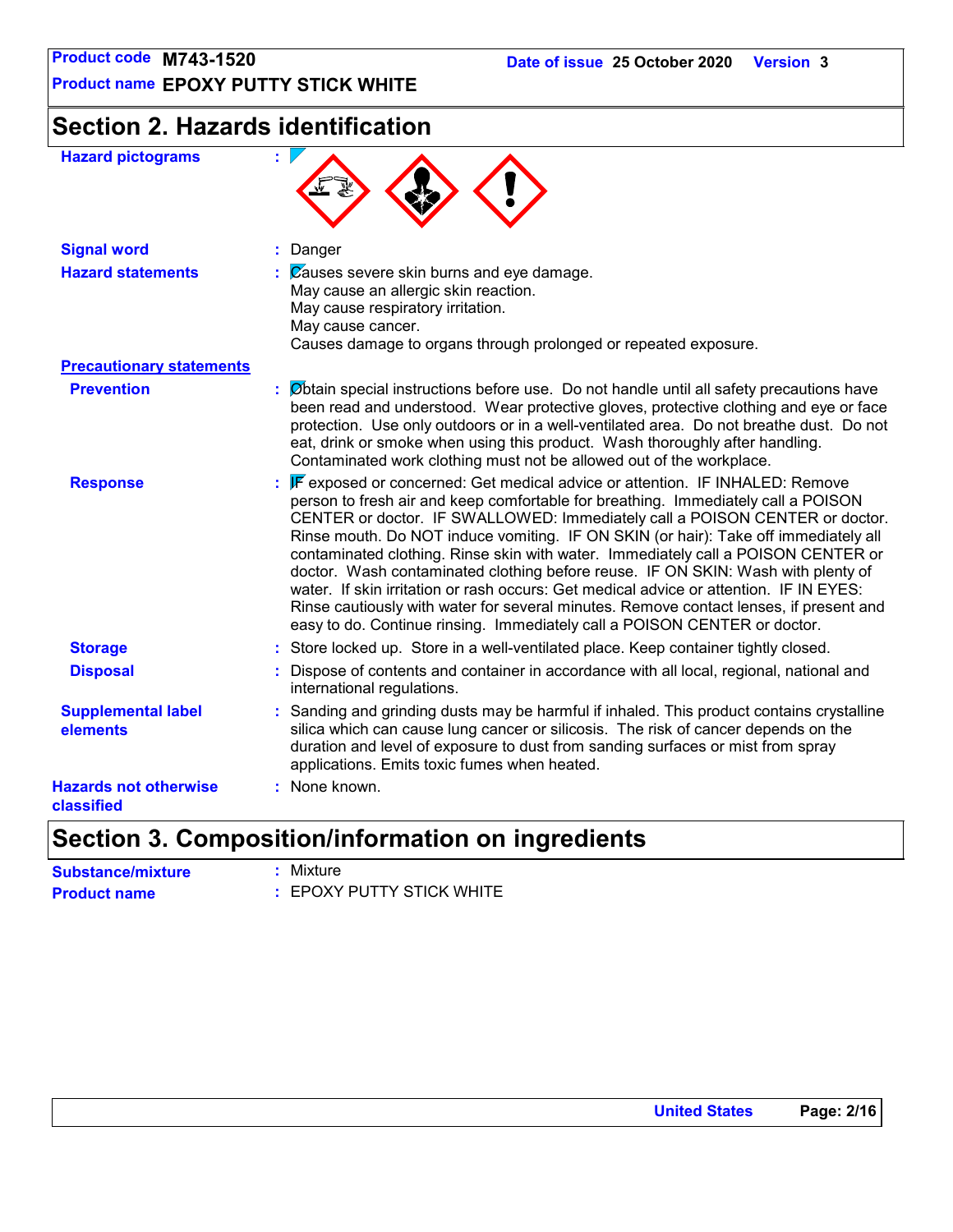### **Section 3. Composition/information on ingredients**

| <b>Ingredient name</b>                                                   | $\frac{9}{6}$ | <b>CAS number</b> |
|--------------------------------------------------------------------------|---------------|-------------------|
| <b>Talc</b> , not containing asbestiform fibres                          | ≥90           | 14807-96-6        |
| glass, oxide, chemicals                                                  | l≥75 - ≤90    | 65997-17-3        |
| Poly[oxy(methyl-1,2-ethanediyl)], α-hydro-ω-hydroxy-, ether with         | 275 - ≤90     | 72244-98-5        |
| 2,2-bis(hydroxymethyl)-1,3-propanediol (4:1), 2-hydroxy-3-mercaptopropyl |               |                   |
| ether                                                                    |               |                   |
| bis-[4-(2,3-epoxipropoxi)phenyl]propane                                  | 1≥50 - ≤75    | 1675-54-3         |
| Epoxy resin (MW $\leq$ 700)                                              | l≥10 - ≤20    | 25068-38-6        |
| l titanium dioxide                                                       | l≥10 - ≤20    | 13463-67-7        |
| $2,4,6$ -tris(dimethylaminomethyl)phenol                                 | l≥5.0 - ≤10   | $90 - 72 - 2$     |
| crystalline silica, respirable powder (<10 microns)                      | l≥1.0 - ≤5.0  | 14808-60-7        |

SUB codes represent substances without registered CAS Numbers.

Any concentration shown as a range is to protect confidentiality or is due to batch variation.

**There are no additional ingredients present which, within the current knowledge of the supplier and in the concentrations applicable, are classified as hazardous to health or the environment and hence require reporting in this section.**

**Occupational exposure limits, if available, are listed in Section 8.**

### **Section 4. First aid measures**

If ingestion, irritation, any type of overexposure or symptoms of overexposure occur during or persists after use of this product, contact a POISON CONTROL CENTER, EMERGENCY ROOM OR PHYSICIAN immediately; have Safety Data Sheet information available. Never give anything by mouth to an unconscious or convulsing person.

#### **Description of necessary first aid measures**

| <b>Eye contact</b>                                                                    | $\therefore$ Check for and remove any contact lenses. Immediately flush eyes with running water for<br>at least 15 minutes, keeping eyelids open. Seek immediate medical attention.                    |
|---------------------------------------------------------------------------------------|--------------------------------------------------------------------------------------------------------------------------------------------------------------------------------------------------------|
| <b>Inhalation</b>                                                                     | : Remove to fresh air. Keep person warm and at rest. If not breathing, if breathing is<br>irregular or if respiratory arrest occurs, provide artificial respiration or oxygen by trained<br>personnel. |
| <b>Skin contact</b>                                                                   | : Remove contaminated clothing and shoes. Wash skin thoroughly with soap and water<br>or use recognized skin cleanser. Do NOT use solvents or thinners.                                                |
| <b>Ingestion</b>                                                                      | : If swallowed, seek medical advice immediately and show this container or label. Keep<br>person warm and at rest. Do NOT induce vomiting.                                                             |
|                                                                                       | Most important symptoms/effects, acute and delayed                                                                                                                                                     |
| <b>Potential acute health effects</b>                                                 |                                                                                                                                                                                                        |
| <b>First construction of the construction of the construction of the construction</b> | $\overline{\mathsf{O}}$                                                                                                                                                                                |

|                                     | <b>United States</b>                                                                                                     | Page: 3/16 |
|-------------------------------------|--------------------------------------------------------------------------------------------------------------------------|------------|
| <b>Inhalation</b>                   | pain<br>watering<br>redness<br>: Adverse symptoms may include the following:<br>respiratory tract irritation<br>coughing |            |
| Eye contact                         | $\therefore$ Adverse symptoms may include the following:                                                                 |            |
| <b>Over-exposure signs/symptoms</b> |                                                                                                                          |            |
| <b>Ingestion</b>                    | : No known significant effects or critical hazards.                                                                      |            |
| <b>Skin contact</b>                 | $\therefore$ Zauses severe burns. May cause an allergic skin reaction.                                                   |            |
| <b>Inhalation</b>                   | : May cause respiratory irritation.                                                                                      |            |
| <b>Eye contact</b>                  | $\therefore$ $\emptyset$ auses serious eye damage.                                                                       |            |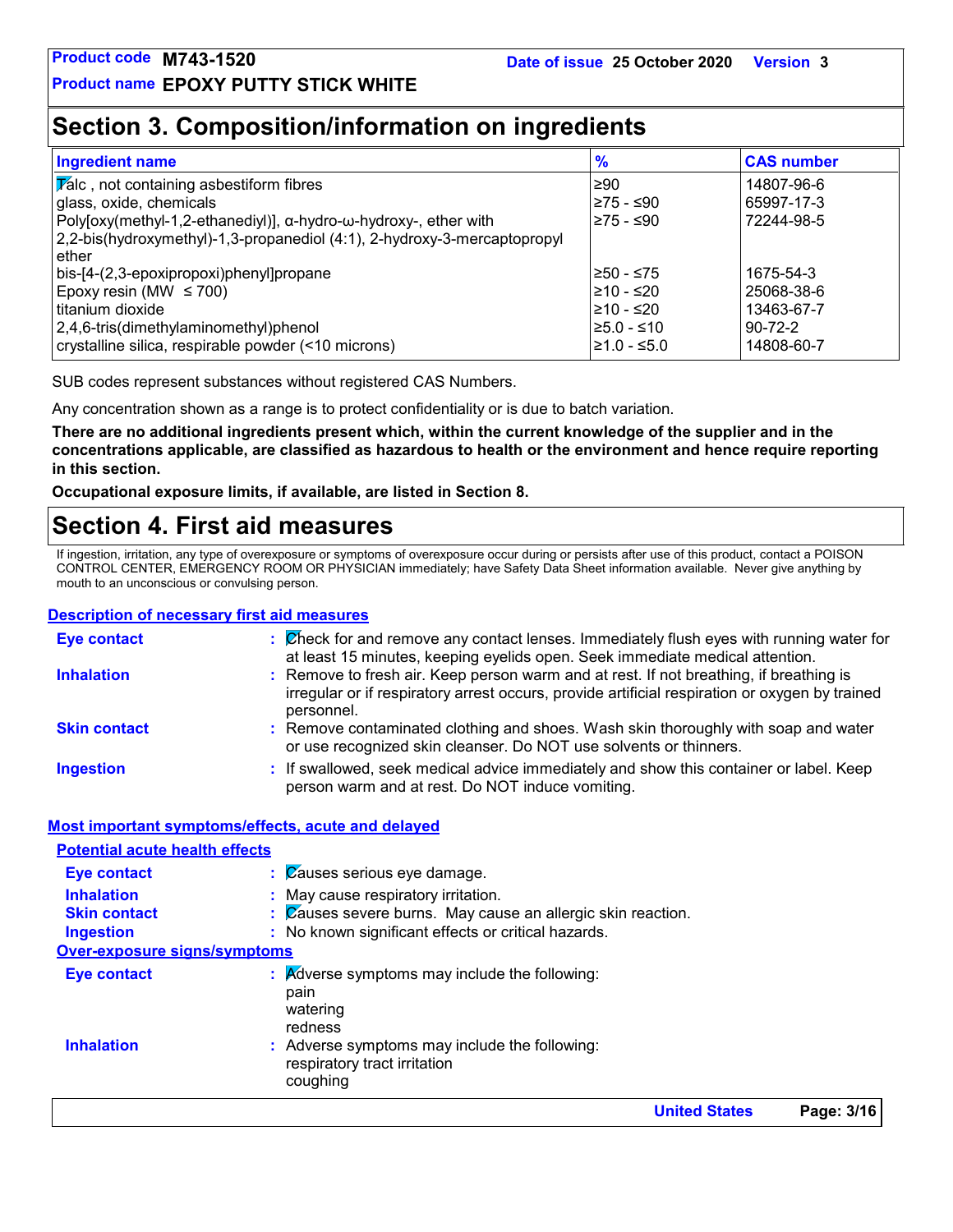**Product name EPOXY PUTTY STICK WHITE**

### **Section 4. First aid measures**

| <b>Skin contact</b> | <b>Adverse symptoms may include the following:</b><br>pain or irritation<br>redness<br>blistering may occur |
|---------------------|-------------------------------------------------------------------------------------------------------------|
| <b>Ingestion</b>    | : Adverse symptoms may include the following:<br>stomach pains                                              |
|                     | <u>Indication of immediate medical attention and special treatment needed if necessary</u>                  |

|                                   | <u>Multanon of Millioniale Medital alternoli and special treatment heeded. If hetessary</u>                                                                                                                                                                                                                                                                                                                     |  |
|-----------------------------------|-----------------------------------------------------------------------------------------------------------------------------------------------------------------------------------------------------------------------------------------------------------------------------------------------------------------------------------------------------------------------------------------------------------------|--|
| <b>Notes to physician</b>         | : In case of inhalation of decomposition products in a fire, symptoms may be delayed.<br>The exposed person may need to be kept under medical surveillance for 48 hours.                                                                                                                                                                                                                                        |  |
| <b>Specific treatments</b>        | : No specific treatment.                                                                                                                                                                                                                                                                                                                                                                                        |  |
| <b>Protection of first-aiders</b> | : No action shall be taken involving any personal risk or without suitable training. If it is<br>suspected that fumes are still present, the rescuer should wear an appropriate mask or<br>self-contained breathing apparatus. It may be dangerous to the person providing aid to<br>give mouth-to-mouth resuscitation. Wash contaminated clothing thoroughly with water<br>before removing it, or wear gloves. |  |

**See toxicological information (Section 11)**

### **Section 5. Fire-fighting measures**

| <b>Extinguishing media</b>                               |                                                                                                                                                                                                     |
|----------------------------------------------------------|-----------------------------------------------------------------------------------------------------------------------------------------------------------------------------------------------------|
| <b>Suitable extinguishing</b><br>media                   | : Use an extinguishing agent suitable for the surrounding fire.                                                                                                                                     |
| <b>Unsuitable extinguishing</b><br>media                 | : None known.                                                                                                                                                                                       |
| <b>Specific hazards arising</b><br>from the chemical     | : No specific fire or explosion hazard.                                                                                                                                                             |
| <b>Hazardous thermal</b><br>decomposition products       | Decomposition products may include the following materials:<br>carbon oxides<br>nitrogen oxides<br>sulfur oxides<br>halogenated compounds<br>metal oxide/oxides                                     |
| <b>Special protective actions</b><br>for fire-fighters   | : Promptly isolate the scene by removing all persons from the vicinity of the incident if<br>there is a fire. No action shall be taken involving any personal risk or without suitable<br>training. |
| <b>Special protective</b><br>equipment for fire-fighters | : Fire-fighters should wear appropriate protective equipment and self-contained breathing<br>apparatus (SCBA) with a full face-piece operated in positive pressure mode.                            |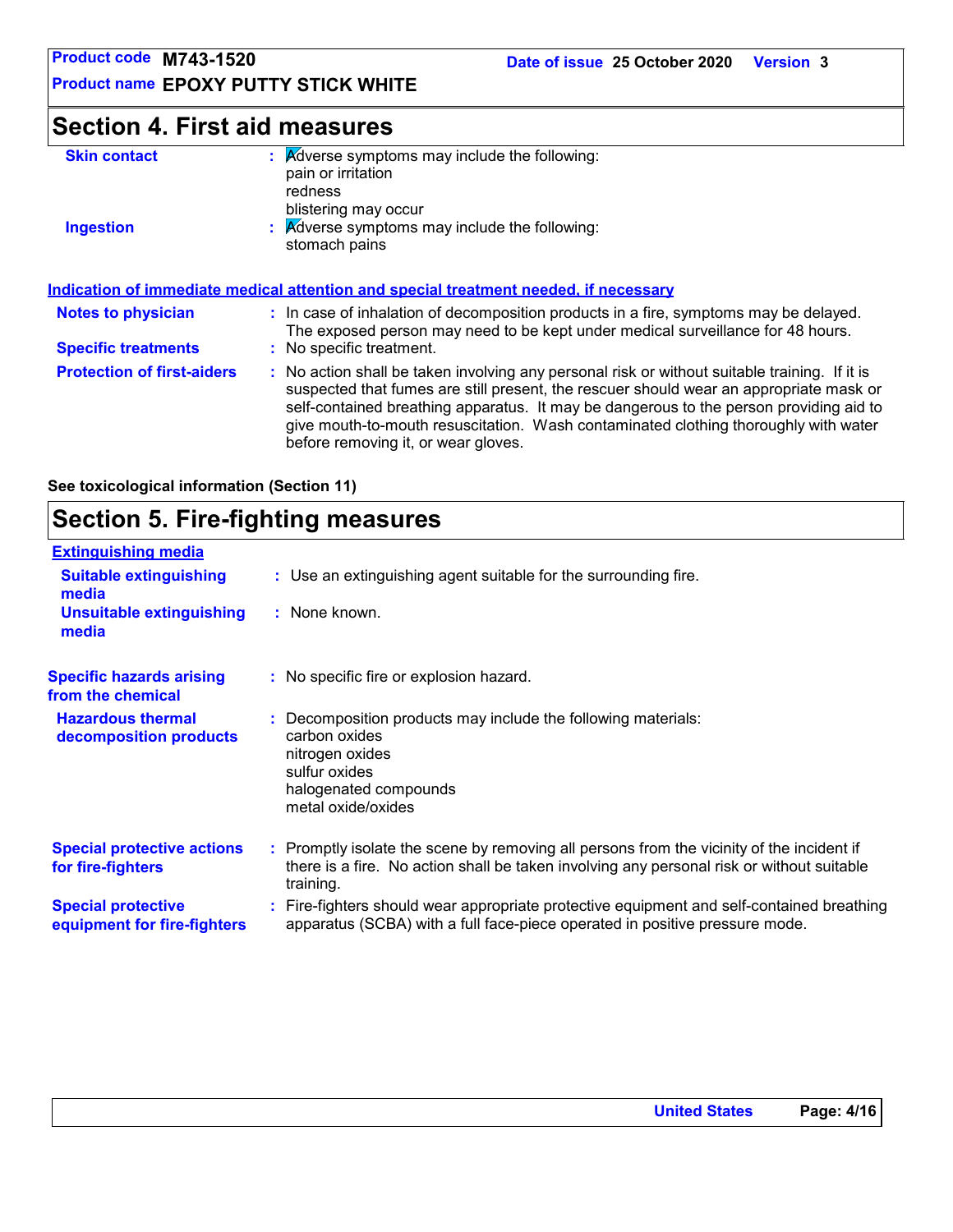### **Section 6. Accidental release measures**

#### **Personal precautions, protective equipment and emergency procedures**

| For non-emergency<br>personnel                               | : No action shall be taken involving any personal risk or without suitable training.<br>Evacuate surrounding areas. Keep unnecessary and unprotected personnel from<br>entering. Do not touch or walk through spilled material. Provide adequate ventilation.<br>Wear appropriate respirator when ventilation is inadequate. Put on appropriate<br>personal protective equipment.                                                               |  |  |
|--------------------------------------------------------------|-------------------------------------------------------------------------------------------------------------------------------------------------------------------------------------------------------------------------------------------------------------------------------------------------------------------------------------------------------------------------------------------------------------------------------------------------|--|--|
| For emergency responders                                     | : If specialized clothing is required to deal with the spillage, take note of any information in<br>Section 8 on suitable and unsuitable materials. See also the information in "For non-<br>emergency personnel".                                                                                                                                                                                                                              |  |  |
| <b>Environmental precautions</b>                             | : Avoid dispersal of spilled material and runoff and contact with soil, waterways, drains<br>and sewers. Inform the relevant authorities if the product has caused environmental<br>pollution (sewers, waterways, soil or air).                                                                                                                                                                                                                 |  |  |
| <b>Methods and materials for containment and cleaning up</b> |                                                                                                                                                                                                                                                                                                                                                                                                                                                 |  |  |
| <b>Small spill</b>                                           | : Move containers from spill area. Avoid dust generation. Do not dry sweep. Vacuum<br>dust with equipment fitted with a HEPA filter and place in a closed, labeled waste<br>container. Place spilled material in a designated, labeled waste container. Dispose of<br>via a licensed waste disposal contractor.                                                                                                                                 |  |  |
| <b>Large spill</b>                                           | : Move containers from spill area. Approach release from upwind. Prevent entry into<br>sewers, water courses, basements or confined areas. Avoid dust generation. Do not<br>dry sweep. Vacuum dust with equipment fitted with a HEPA filter and place in a closed,<br>labeled waste container. Dispose of via a licensed waste disposal contractor. Note:<br>see Section 1 for emergency contact information and Section 13 for waste disposal. |  |  |

### **Section 7. Handling and storage**

#### **Precautions for safe handling**

| <b>Protective measures</b>                       | : Put on appropriate personal protective equipment (see Section 8). Persons with a<br>history of skin sensitization problems should not be employed in any process in which<br>this product is used. Avoid exposure - obtain special instructions before use. Do not<br>handle until all safety precautions have been read and understood. Do not get in eyes<br>or on skin or clothing. Do not ingest. Use only with adequate ventilation. Wear<br>appropriate respirator when ventilation is inadequate. Keep in the original container or<br>an approved alternative made from a compatible material, kept tightly closed when not<br>in use. Empty containers retain product residue and can be hazardous. Do not reuse<br>container. |
|--------------------------------------------------|-------------------------------------------------------------------------------------------------------------------------------------------------------------------------------------------------------------------------------------------------------------------------------------------------------------------------------------------------------------------------------------------------------------------------------------------------------------------------------------------------------------------------------------------------------------------------------------------------------------------------------------------------------------------------------------------------------------------------------------------|
| <b>Special precautions</b>                       | : If this material is part of a multiple component system, read the Safety Data Sheet(s) for<br>the other component or components before blending as the resulting mixture may have<br>the hazards of all of its parts.                                                                                                                                                                                                                                                                                                                                                                                                                                                                                                                   |
| <b>Advice on general</b><br>occupational hygiene | : Eating, drinking and smoking should be prohibited in areas where this material is<br>handled, stored and processed. Workers should wash hands and face before eating,<br>drinking and smoking. Remove contaminated clothing and protective equipment before<br>entering eating areas. See also Section 8 for additional information on hygiene<br>measures.                                                                                                                                                                                                                                                                                                                                                                             |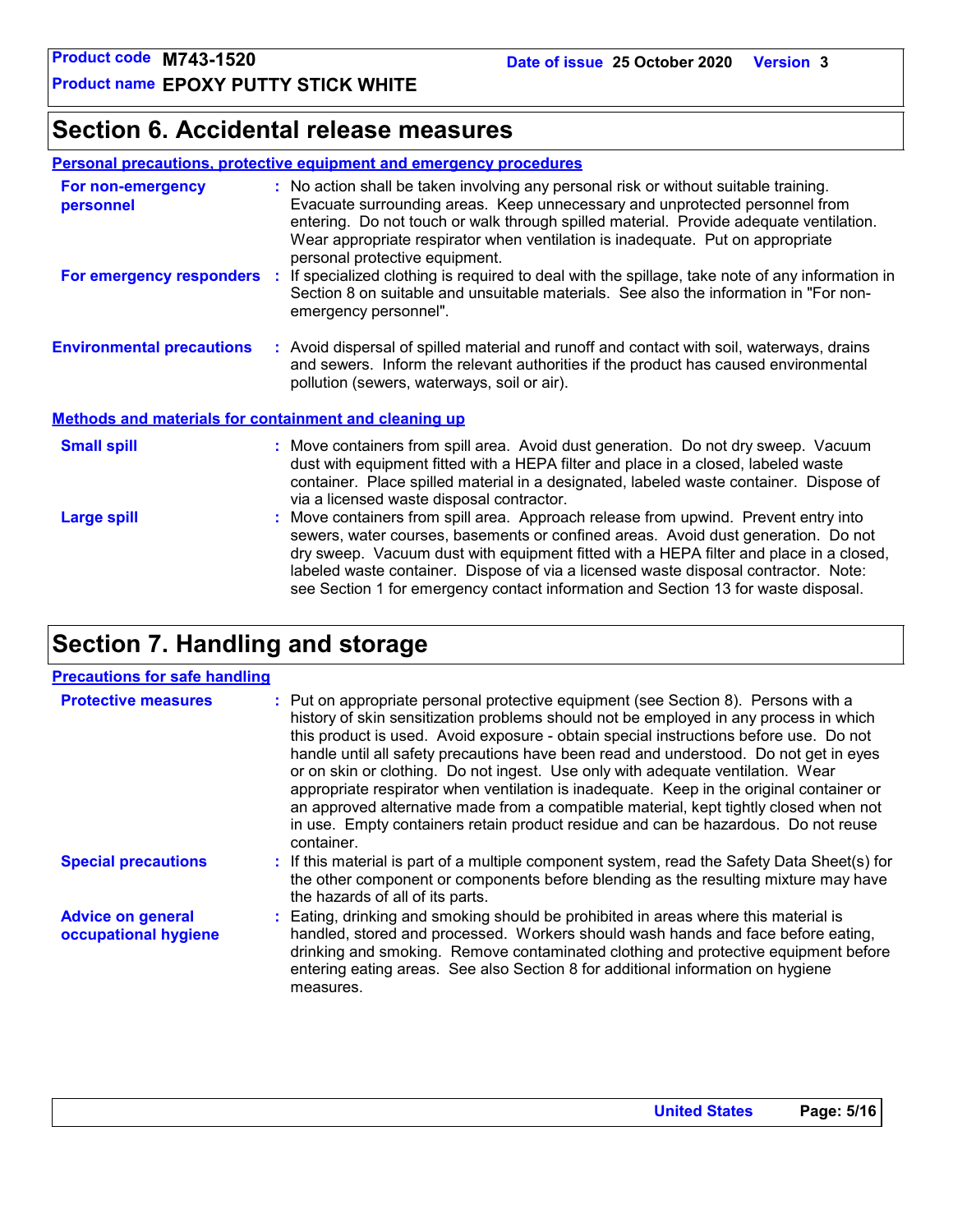### **Section 7. Handling and storage**

| local regulations. Store in original container protected from direct sunlight in a dry, cool<br>including any<br>and well-ventilated area, away from incompatible materials (see Section 10) and food<br><b>incompatibilities</b><br>and drink. Store locked up. Keep container tightly closed and sealed until ready for use.<br>Containers that have been opened must be carefully resealed and kept upright to<br>prevent leakage. Do not store in unlabeled containers. Use appropriate containment to | <b>Conditions for safe storage,</b> | Do not store below the following temperature: $5^{\circ}$ C (41 $^{\circ}$ F). Store in accordance with |
|------------------------------------------------------------------------------------------------------------------------------------------------------------------------------------------------------------------------------------------------------------------------------------------------------------------------------------------------------------------------------------------------------------------------------------------------------------------------------------------------------------|-------------------------------------|---------------------------------------------------------------------------------------------------------|
|                                                                                                                                                                                                                                                                                                                                                                                                                                                                                                            |                                     |                                                                                                         |
|                                                                                                                                                                                                                                                                                                                                                                                                                                                                                                            |                                     | avoid environmental contamination.                                                                      |

### **Section 8. Exposure controls/personal protection**

#### **Control parameters**

**Occupational exposure limits**

| <b>Ingredient name</b>                                                                                            | <b>Exposure limits</b>                               |
|-------------------------------------------------------------------------------------------------------------------|------------------------------------------------------|
| $\overline{V}$ alc, not containing asbestiform fibres                                                             | ACGIH TLV (United States, 3/2019).                   |
|                                                                                                                   | TWA: 2 mg/m <sup>3</sup> 8 hours. Form: Respirable   |
|                                                                                                                   | <b>OSHA PEL Z3 (United States).</b>                  |
|                                                                                                                   | TWA: $2 \text{ mg/m}^3$                              |
| glass, oxide, chemicals                                                                                           | <b>OSHA PEL (United States).</b>                     |
|                                                                                                                   | TWA: $15 \text{ mg/m}^3$                             |
|                                                                                                                   | TWA: 5 mg/m <sup>3</sup> Form: Respirable            |
|                                                                                                                   | TWA: 15 mg/m <sup>3</sup> Form: Total dust           |
|                                                                                                                   | <b>ACGIH TLV (United States).</b>                    |
|                                                                                                                   | TWA: 1 f/cc Form: Continuous filament glass          |
|                                                                                                                   | fibers                                               |
|                                                                                                                   | TWA: 5 mg/m <sup>3</sup> , (Inhalable) Form:         |
|                                                                                                                   | Continuous filament glass fibers                     |
|                                                                                                                   | TWA: 3 mg/m <sup>3</sup> Form: Respirable            |
|                                                                                                                   | TWA: 10 mg/m <sup>3</sup> Form: Total dust           |
|                                                                                                                   | ACGIH TLV (United States, 3/2019).                   |
|                                                                                                                   | TWA: 5 mg/m <sup>3</sup> 8 hours. Form: Inhalable    |
|                                                                                                                   | fraction                                             |
|                                                                                                                   | TWA: 1 f/cc 8 hours. Form: Respirable fibers:        |
|                                                                                                                   | length greater than 5 uM; aspect ratio equal to      |
|                                                                                                                   | or greater than 3:1 as determined by the             |
|                                                                                                                   | membrane filter method at 400-450X                   |
|                                                                                                                   | magnification (4-mm objective) phase contrast        |
|                                                                                                                   | illumination.                                        |
|                                                                                                                   | None.                                                |
| Poly[oxy(methyl-1,2-ethanediyl)], α-hydro-ω-hydroxy-, ether with<br>2,2-bis(hydroxymethyl)-1,3-propanediol (4:1), |                                                      |
|                                                                                                                   |                                                      |
| 2-hydroxy-3-mercaptopropyl ether                                                                                  | None.                                                |
| bis-[4-(2,3-epoxipropoxi)phenyl]propane                                                                           | None.                                                |
| Epoxy resin (MW $\leq$ 700)<br>titanium dioxide                                                                   |                                                      |
|                                                                                                                   | OSHA PEL (United States, 5/2018).                    |
|                                                                                                                   | TWA: 15 mg/m <sup>3</sup> 8 hours. Form: Total dust  |
|                                                                                                                   | ACGIH TLV (United States, 3/2019).                   |
|                                                                                                                   | TWA: 10 mg/m <sup>3</sup> 8 hours.                   |
| 2,4,6-tris(dimethylaminomethyl)phenol                                                                             | None.                                                |
| crystalline silica, respirable powder (<10 microns)                                                               | ACGIH TLV (United States, 3/2019).                   |
|                                                                                                                   | TWA: 0.025 mg/m <sup>3</sup> 8 hours. Form:          |
|                                                                                                                   | Respirable                                           |
|                                                                                                                   | OSHA PEL Z3 (United States, 6/2016).                 |
|                                                                                                                   | TWA: 10 mg/m <sup>3</sup> / (%SiO2+2) 8 hours. Form: |
|                                                                                                                   | Page: 6/16<br><b>United States</b>                   |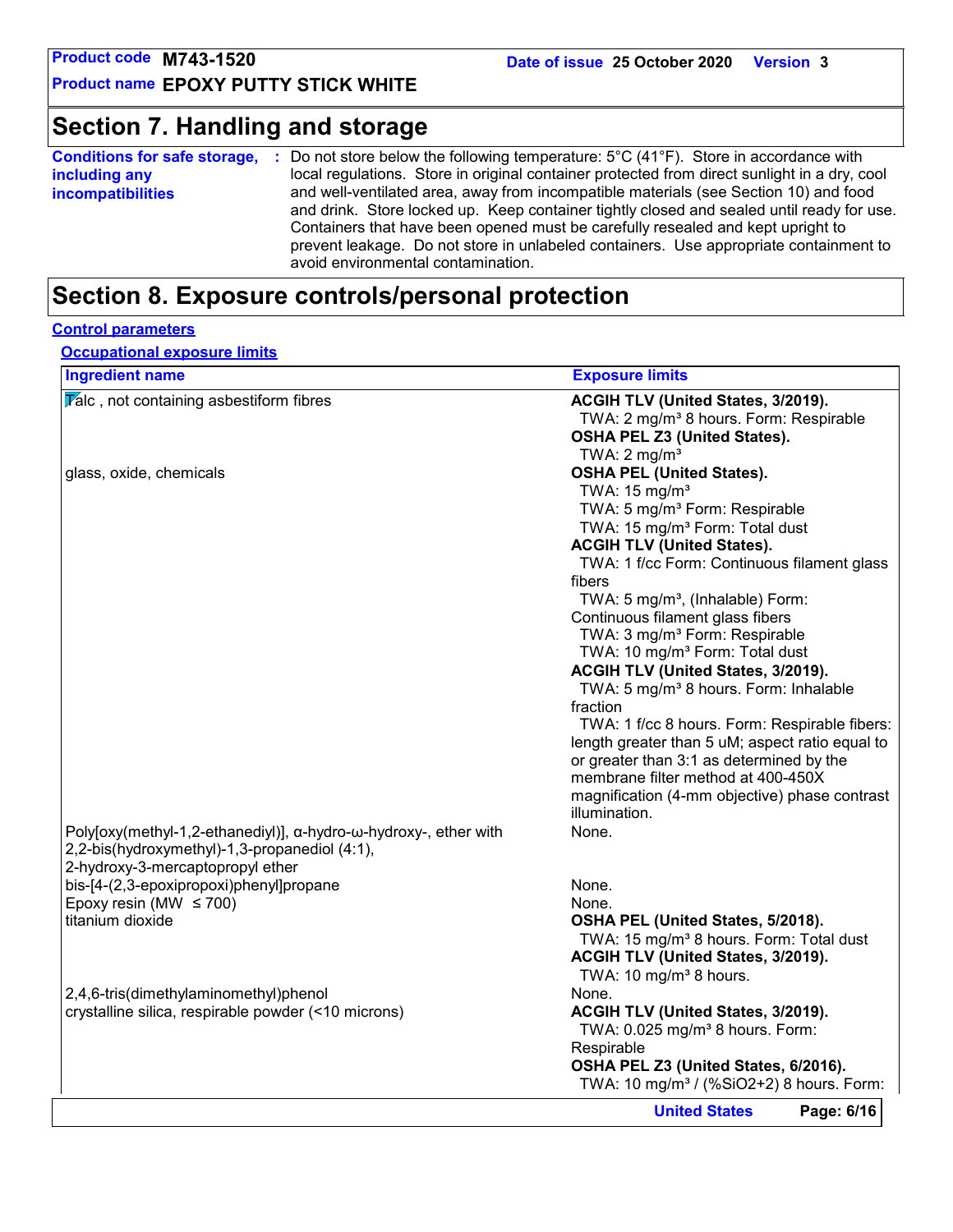**Product name EPOXY PUTTY STICK WHITE**

### **Section 8. Exposure controls/personal protection**

|             | Respirable                                                                                                                                          |
|-------------|-----------------------------------------------------------------------------------------------------------------------------------------------------|
| dust        | TWA: 250 mppcf / (%SiO2+5) 8 hours. Form:<br>Respirable<br>OSHA PEL (United States, 5/2018).<br>TWA: 50 µg/m <sup>3</sup> 8 hours. Form: Respirable |
|             |                                                                                                                                                     |
| S           | = Potential skin absorption                                                                                                                         |
| SR.         | = Respiratory sensitization                                                                                                                         |
| SS          | = Skin sensitization                                                                                                                                |
| <b>STEL</b> | = Short term Exposure limit values                                                                                                                  |
| TD.         | $=$ Total dust                                                                                                                                      |
| <b>TLV</b>  | = Threshold Limit Value                                                                                                                             |
| TWA         | = Time Weighted Average                                                                                                                             |
|             |                                                                                                                                                     |
|             |                                                                                                                                                     |

#### **Consult local authorities for acceptable exposure limits.**

| <b>Recommended monitoring</b><br>procedures | If this product contains ingredients with exposure limits, personal, workplace<br>atmosphere or biological monitoring may be required to determine the effectiveness of<br>the ventilation or other control measures and/or the necessity to use respiratory<br>protective equipment. Reference should be made to appropriate monitoring standards.<br>Reference to national guidance documents for methods for the determination of<br>hazardous substances will also be required.                                                                                                                                  |
|---------------------------------------------|----------------------------------------------------------------------------------------------------------------------------------------------------------------------------------------------------------------------------------------------------------------------------------------------------------------------------------------------------------------------------------------------------------------------------------------------------------------------------------------------------------------------------------------------------------------------------------------------------------------------|
| <b>Appropriate engineering</b><br>controls  | : Use only with adequate ventilation. If user operations generate dust, fumes, gas, vapor<br>or mist, use process enclosures, local exhaust ventilation or other engineering controls<br>to keep worker exposure to airborne contaminants below any recommended or statutory<br>limits.                                                                                                                                                                                                                                                                                                                              |
| <b>Environmental exposure</b><br>controls   | Emissions from ventilation or work process equipment should be checked to ensure<br>they comply with the requirements of environmental protection legislation. In some<br>cases, fume scrubbers, filters or engineering modifications to the process equipment<br>will be necessary to reduce emissions to acceptable levels.                                                                                                                                                                                                                                                                                        |
| <b>Individual protection measures</b>       |                                                                                                                                                                                                                                                                                                                                                                                                                                                                                                                                                                                                                      |
| <b>Hygiene measures</b>                     | : Wash hands, forearms and face thoroughly after handling chemical products, before<br>eating, smoking and using the lavatory and at the end of the working period.<br>Appropriate techniques should be used to remove potentially contaminated clothing.<br>Contaminated work clothing should not be allowed out of the workplace. Wash<br>contaminated clothing before reusing. Ensure that eyewash stations and safety<br>showers are close to the workstation location.                                                                                                                                          |
| <b>Eye/face protection</b>                  | Chemical splash goggles and face shield.                                                                                                                                                                                                                                                                                                                                                                                                                                                                                                                                                                             |
| <b>Skin protection</b>                      |                                                                                                                                                                                                                                                                                                                                                                                                                                                                                                                                                                                                                      |
| <b>Hand protection</b>                      | Chemical-resistant, impervious gloves complying with an approved standard should be<br>worn at all times when handling chemical products if a risk assessment indicates this is<br>necessary. Considering the parameters specified by the glove manufacturer, check<br>during use that the gloves are still retaining their protective properties. It should be<br>noted that the time to breakthrough for any glove material may be different for different<br>glove manufacturers. In the case of mixtures, consisting of several substances, the<br>protection time of the gloves cannot be accurately estimated. |
| <b>Gloves</b>                               | pitrile neoprene                                                                                                                                                                                                                                                                                                                                                                                                                                                                                                                                                                                                     |
|                                             |                                                                                                                                                                                                                                                                                                                                                                                                                                                                                                                                                                                                                      |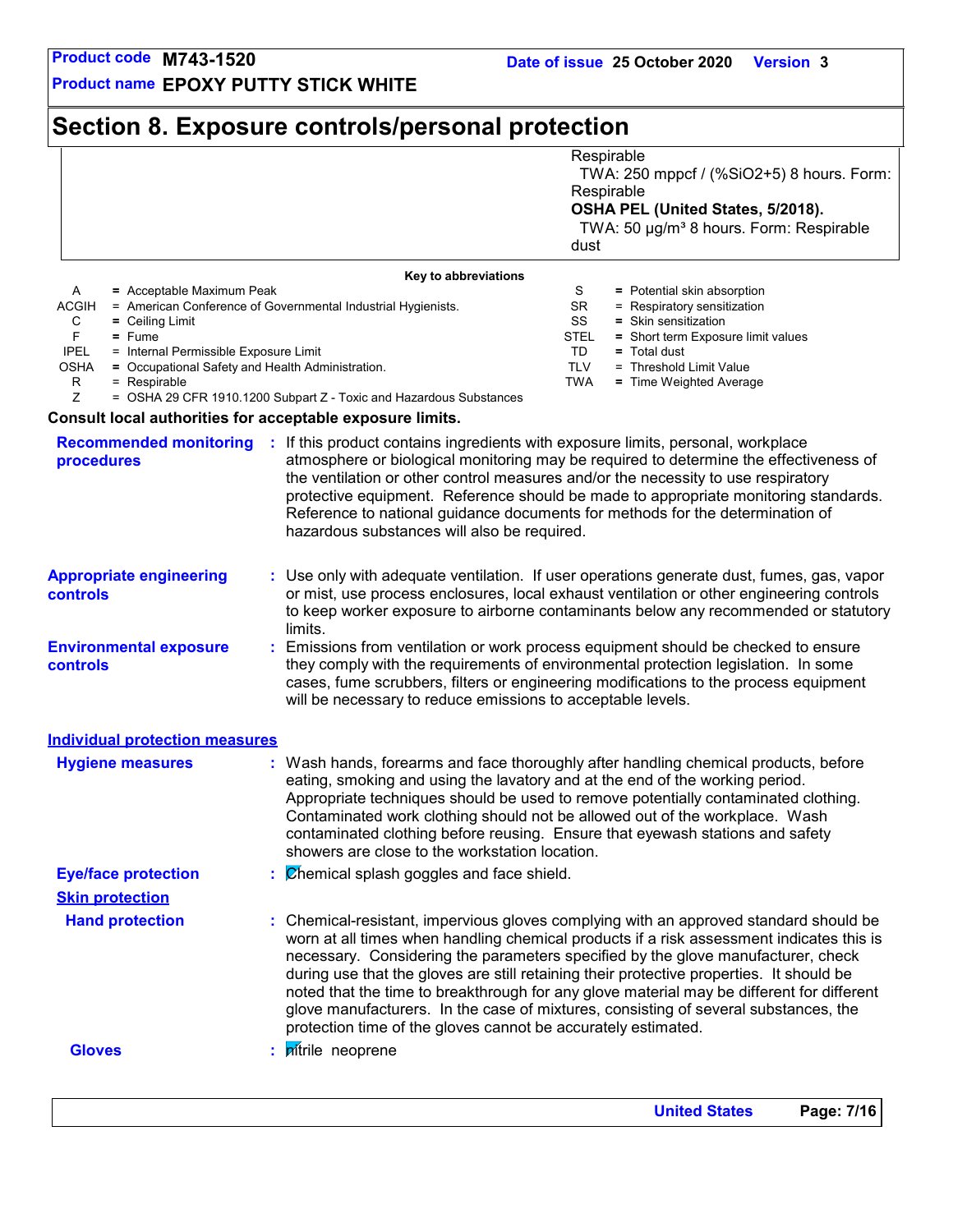**Product name EPOXY PUTTY STICK WHITE**

### **Section 8. Exposure controls/personal protection**

| <b>Body protection</b>        | : Personal protective equipment for the body should be selected based on the task being<br>performed and the risks involved and should be approved by a specialist before<br>handling this product.                                                                                                                                                                                                                                                |
|-------------------------------|----------------------------------------------------------------------------------------------------------------------------------------------------------------------------------------------------------------------------------------------------------------------------------------------------------------------------------------------------------------------------------------------------------------------------------------------------|
| <b>Other skin protection</b>  | : Appropriate footwear and any additional skin protection measures should be selected<br>based on the task being performed and the risks involved and should be approved by a<br>specialist before handling this product.                                                                                                                                                                                                                          |
| <b>Respiratory protection</b> | : Respirator selection must be based on known or anticipated exposure levels, the<br>hazards of the product and the safe working limits of the selected respirator. If workers<br>are exposed to concentrations above the exposure limit, they must use appropriate,<br>certified respirators. Use a properly fitted, air-purifying or air-fed respirator complying<br>with an approved standard if a risk assessment indicates this is necessary. |

### **Section 9. Physical and chemical properties**

| <b>Appearance</b>                                      |                                                   |
|--------------------------------------------------------|---------------------------------------------------|
| <b>Physical state</b>                                  | Solid.                                            |
| <b>Color</b>                                           | Not available.                                    |
| Odor                                                   | Not available.                                    |
| <b>Odor threshold</b>                                  | Not available.                                    |
| рH                                                     | Not available.                                    |
| <b>Melting point</b>                                   | Not available.                                    |
| <b>Boiling point</b>                                   | Not available.                                    |
| <b>Flash point</b>                                     | Closed cup: Not applicable.                       |
| <b>Auto-ignition temperature</b>                       | : Not available.                                  |
| <b>Decomposition temperature</b>                       | : Not available.                                  |
| <b>Flammability (solid, gas)</b>                       | : Not available.                                  |
| <b>Lower and upper explosive</b><br>(flammable) limits | : Not available.                                  |
| <b>Evaporation rate</b>                                | Not available.                                    |
| <b>Vapor pressure</b>                                  | Not available.                                    |
| <b>Vapor density</b>                                   | Not available.                                    |
| <b>Relative density</b>                                | : 0.92                                            |
| Density (Ibs / gal)                                    | 7.68                                              |
| <b>Solubility</b>                                      | Insoluble in the following materials: cold water. |
| <b>Partition coefficient: n-</b><br>octanol/water      | Not available.                                    |
| <b>Viscosity</b>                                       | Kinematic (40°C (104°F)): Not applicable.<br>÷.   |
| <b>Volatility</b>                                      | $0\%$ (v/v), $0\%$ (w/w)                          |
| % Solid. (w/w)                                         | 100<br>t.                                         |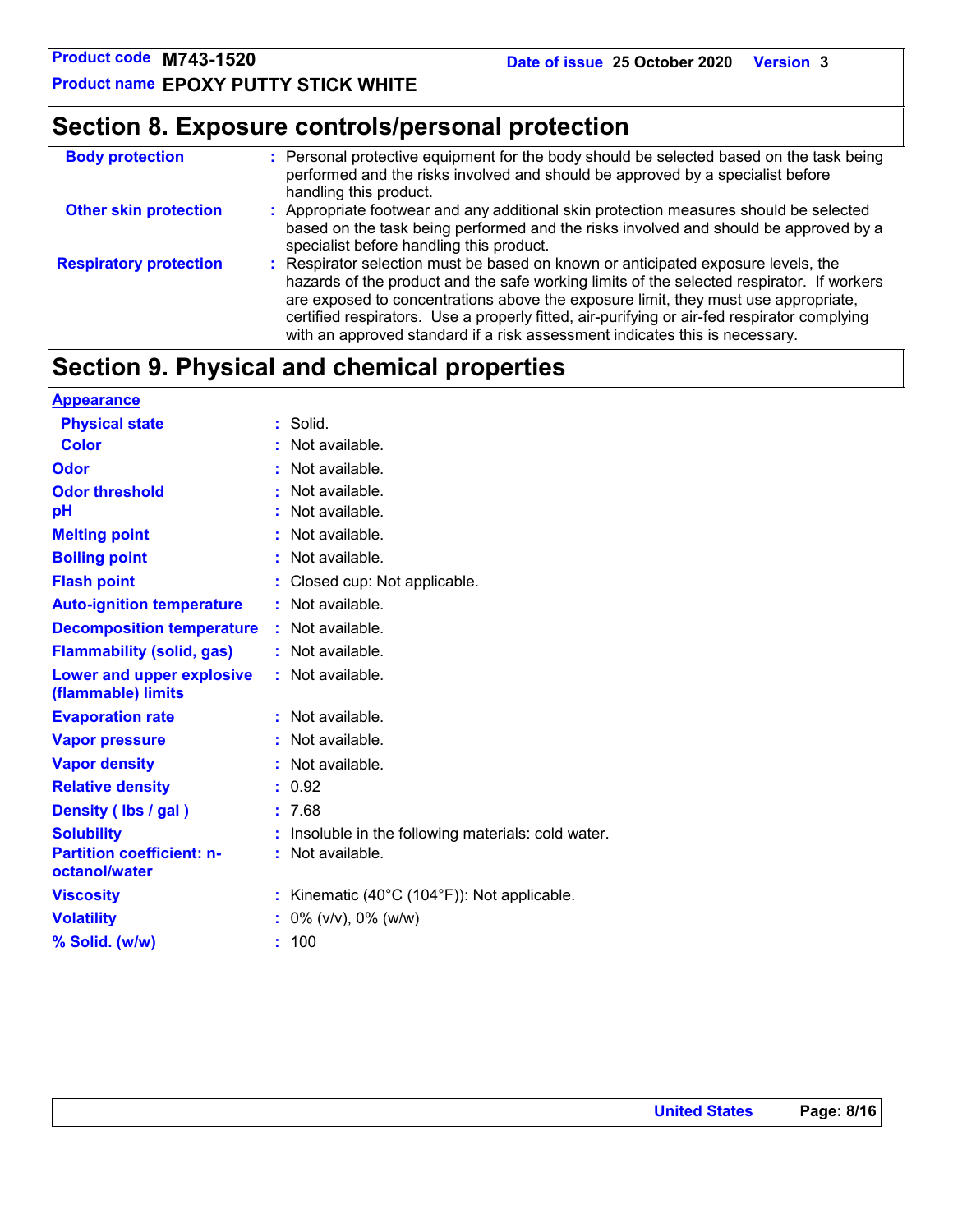### **Section 10. Stability and reactivity**

| <b>Reactivity</b>                            | : No specific test data related to reactivity available for this product or its ingredients.                                                  |
|----------------------------------------------|-----------------------------------------------------------------------------------------------------------------------------------------------|
| <b>Chemical stability</b>                    | : The product is stable.                                                                                                                      |
| <b>Possibility of hazardous</b><br>reactions | : Under normal conditions of storage and use, hazardous reactions will not occur.                                                             |
| <b>Conditions to avoid</b>                   | : When exposed to high temperatures may produce hazardous decomposition products.<br>Refer to protective measures listed in sections 7 and 8. |
| <b>Incompatible materials</b>                | : Keep away from the following materials to prevent strong exothermic reactions:<br>oxidizing agents, strong alkalis, strong acids.           |
| <b>Hazardous decomposition</b><br>products   | : Decomposition products may include the following materials: carbon monoxide, carbon<br>dioxide, smoke, oxides of nitrogen.                  |

### **Section 11. Toxicological information**

### **Information on toxicological effects**

#### **Acute toxicity**

| <b>Product/ingredient name</b>                       | <b>Result</b>                   | <b>Species</b> | <b>Dose</b>  | <b>Exposure</b> |
|------------------------------------------------------|---------------------------------|----------------|--------------|-----------------|
| $ \vec{b}$ s-[4-(2,3-epoxipropoxi)<br>phenyl]propane | LD50 Dermal                     | Rabbit         | 23000 mg/kg  |                 |
|                                                      | LD50 Oral                       | Rat            | 15000 mg/kg  |                 |
| Epoxy resin (MW $\leq$ 700)                          | LD50 Dermal                     | Rabbit         | >2 g/kg      |                 |
|                                                      | LD50 Oral                       | Rat            | >2 g/kg      |                 |
| l titanium dioxide                                   | LC50 Inhalation Dusts and mists | Rat            | $>6.82$ mg/l | 4 hours         |
|                                                      | LD50 Dermal                     | Rabbit         | >5000 mg/kg  |                 |
|                                                      | LD50 Oral                       | Rat            | >5000 mg/kg  |                 |
| $ 2,4,6$ -tris                                       | LD50 Dermal                     | Rabbit         | $1.28$ g/kg  |                 |
| (dimethylaminomethyl)phenol                          |                                 |                |              |                 |
|                                                      | LD50 Dermal                     | Rat            | 1280 mg/kg   |                 |
|                                                      | LD50 Oral                       | Rat            | 1200 mg/kg   |                 |

**Conclusion/Summary :** : There are no data available on the mixture itself.

#### **Irritation/Corrosion**

| <b>Product/ingredient name</b>                       | <b>Result</b>                         | <b>Species</b> | <b>Score</b> | <b>Exposure</b> | <b>Observation</b>       |
|------------------------------------------------------|---------------------------------------|----------------|--------------|-----------------|--------------------------|
| $ \vec{b}$ s-[4-(2,3-epoxipropoxi)<br>phenyl]propane | Eyes - Redness of the<br>conjunctivae | Rabbit         | 0.4          | 24 hours        |                          |
|                                                      | Eyes - Mild irritant                  | Rabbit         |              | 24 hours        | $\overline{\phantom{0}}$ |
|                                                      | Skin - Erythema/Eschar                | l Rabbit       | 0.8          | 4 hours         | $\overline{a}$           |
|                                                      | Skin - Edema                          | Rabbit         | 0.5          | 4 hours         | $\overline{a}$           |
|                                                      | Skin - Mild irritant                  | Rabbit         |              | 4 hours         | $\overline{a}$           |
| Epoxy resin (MW $\leq$ 700)                          | Skin - Mild irritant                  | Rabbit         |              |                 |                          |
|                                                      | Eyes - Mild irritant                  | l Rabbit       |              | -               | $\blacksquare$           |
| 2,4,6-tris                                           | Skin - Visible necrosis               | l Rabbit       |              | 4 hours         | 7 days                   |
| dimethylaminomethyl)phenol                           |                                       |                |              |                 |                          |

**United States Page: 9/16**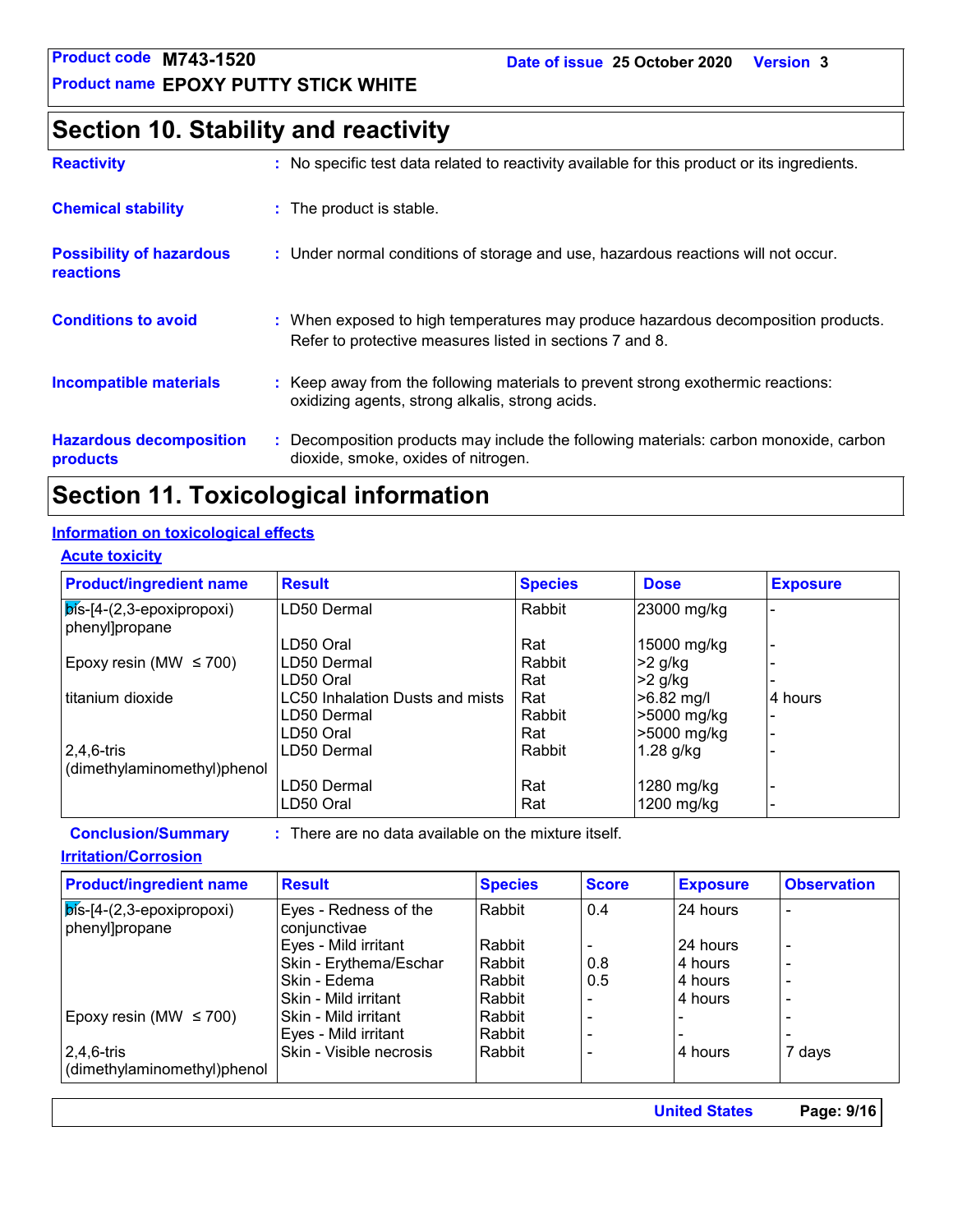**Product name EPOXY PUTTY STICK WHITE**

## **Section 11. Toxicological information**

| <b>Conclusion/Summary</b>                                                                                                                            |                                                      |                   |                     |                                                                                      |                             |                                 |
|------------------------------------------------------------------------------------------------------------------------------------------------------|------------------------------------------------------|-------------------|---------------------|--------------------------------------------------------------------------------------|-----------------------------|---------------------------------|
| <b>Skin</b>                                                                                                                                          | : There are no data available on the mixture itself. |                   |                     |                                                                                      |                             |                                 |
| <b>Eyes</b>                                                                                                                                          | There are no data available on the mixture itself.   |                   |                     |                                                                                      |                             |                                 |
| <b>Respiratory</b>                                                                                                                                   |                                                      |                   |                     | There are no data available on the mixture itself.                                   |                             |                                 |
| <b>Sensitization</b>                                                                                                                                 |                                                      |                   |                     |                                                                                      |                             |                                 |
| <b>Product/ingredient name</b>                                                                                                                       | <b>Route of</b><br>exposure                          |                   | <b>Species</b>      |                                                                                      | <b>Result</b>               |                                 |
| $\mathbf{b}$ ís-[4-(2,3-epoxipropoxi)<br>phenyl]propane                                                                                              | skin                                                 |                   | Mouse               |                                                                                      | Sensitizing                 |                                 |
| Epoxy resin (MW $\leq$ 700)<br>$2,4,6$ -tris<br>(dimethylaminomethyl)phenol                                                                          | skin<br>skin                                         |                   | Mouse<br>Guinea pig |                                                                                      | Sensitizing<br>Sensitizing  |                                 |
| <b>Conclusion/Summary</b><br><b>Skin</b>                                                                                                             |                                                      |                   |                     | : There are no data available on the mixture itself.                                 |                             |                                 |
| <b>Respiratory</b>                                                                                                                                   |                                                      |                   |                     | There are no data available on the mixture itself.                                   |                             |                                 |
| <b>Mutagenicity</b>                                                                                                                                  |                                                      |                   |                     |                                                                                      |                             |                                 |
| <b>Conclusion/Summary</b>                                                                                                                            |                                                      |                   |                     | : There are no data available on the mixture itself.                                 |                             |                                 |
| <b>Carcinogenicity</b>                                                                                                                               |                                                      |                   |                     |                                                                                      |                             |                                 |
| <b>Conclusion/Summary</b>                                                                                                                            |                                                      |                   |                     | : There are no data available on the mixture itself.                                 |                             |                                 |
| <b>Classification</b>                                                                                                                                |                                                      |                   |                     |                                                                                      |                             |                                 |
| <b>Product/ingredient name</b>                                                                                                                       | <b>OSHA</b>                                          | <b>IARC</b>       | <b>NTP</b>          |                                                                                      |                             |                                 |
| glass, oxide, chemicals<br>bis-[4-(2,3-epoxipropoxi)<br>phenyl]propane<br>titanium dioxide<br>crystalline silica, respirable<br>powder (<10 microns) | ÷                                                    | 3<br>3<br>2B<br>1 |                     | Known to be a human carcinogen.                                                      |                             |                                 |
| <b>Carcinogen Classification code:</b>                                                                                                               |                                                      |                   |                     |                                                                                      |                             |                                 |
| IARC: 1, 2A, 2B, 3, 4<br>OSHA: +<br>Not listed/not regulated: -                                                                                      |                                                      |                   |                     | NTP: Known to be a human carcinogen; Reasonably anticipated to be a human carcinogen |                             |                                 |
| <b>Reproductive toxicity</b>                                                                                                                         |                                                      |                   |                     |                                                                                      |                             |                                 |
| <b>Conclusion/Summary</b>                                                                                                                            |                                                      |                   |                     | : There are no data available on the mixture itself.                                 |                             |                                 |
| <b>Teratogenicity</b>                                                                                                                                |                                                      |                   |                     |                                                                                      |                             |                                 |
| <b>Conclusion/Summary</b><br><b>Specific target organ toxicity (single exposure)</b>                                                                 |                                                      |                   |                     | : There are no data available on the mixture itself.                                 |                             |                                 |
| <b>Name</b>                                                                                                                                          |                                                      |                   |                     | <b>Category</b>                                                                      | <b>Route of</b><br>exposure | <b>Target organs</b>            |
| Talc, not containing asbestiform fibres                                                                                                              |                                                      |                   |                     | Category 3                                                                           |                             | Respiratory tract<br>irritation |

**Specific target organ toxicity (repeated exposure)**

| <b>United States</b> | Page: 10/16 |
|----------------------|-------------|
|----------------------|-------------|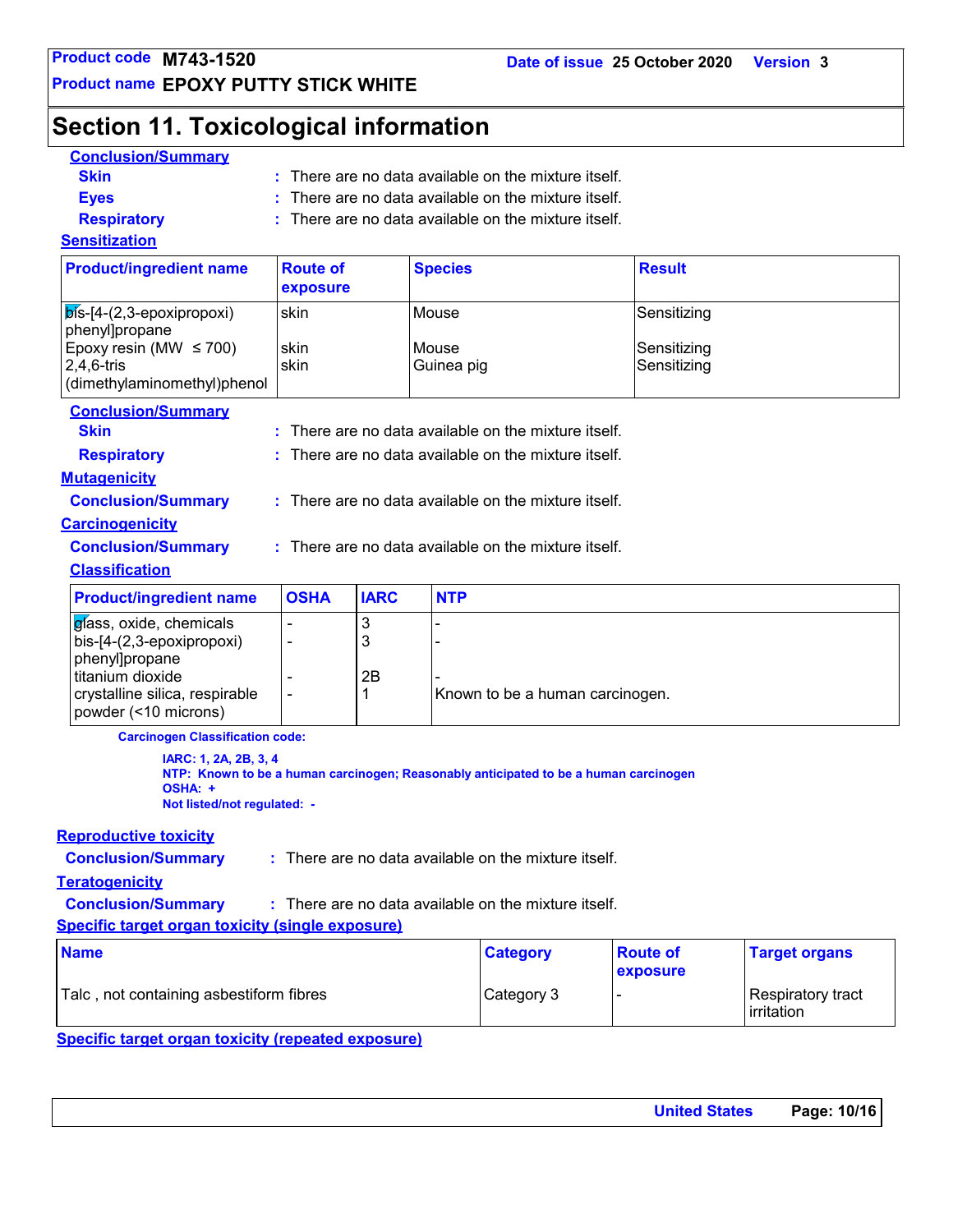### **Section 11. Toxicological information**

| <b>Name</b>                                         | <b>Category</b> | <b>Route of</b><br><b>exposure</b> | <b>Target organs</b> |
|-----------------------------------------------------|-----------------|------------------------------------|----------------------|
| crystalline silica, respirable powder (<10 microns) | Category 1      | <b>linhalation</b>                 |                      |

**Target organs :** Contains material which causes damage to the following organs: liver, spleen, bone marrow.

Contains material which may cause damage to the following organs: kidneys, lungs, cardiovascular system, upper respiratory tract, immune system, skin, eyes.

#### **Aspiration hazard**

Not available.

#### **Information on the likely routes of exposure**

### **Potential acute health effects**

| : Causes serious eye damage.                                                                                                                                                                                                                                                                                                                                                                                                                                                                                                                                                                                                                                                                                                                                                                                                                                                                                                                                                                                                                                                                                                                                                                                                                                                       |
|------------------------------------------------------------------------------------------------------------------------------------------------------------------------------------------------------------------------------------------------------------------------------------------------------------------------------------------------------------------------------------------------------------------------------------------------------------------------------------------------------------------------------------------------------------------------------------------------------------------------------------------------------------------------------------------------------------------------------------------------------------------------------------------------------------------------------------------------------------------------------------------------------------------------------------------------------------------------------------------------------------------------------------------------------------------------------------------------------------------------------------------------------------------------------------------------------------------------------------------------------------------------------------|
| : May cause respiratory irritation.                                                                                                                                                                                                                                                                                                                                                                                                                                                                                                                                                                                                                                                                                                                                                                                                                                                                                                                                                                                                                                                                                                                                                                                                                                                |
| : Causes severe burns. May cause an allergic skin reaction.                                                                                                                                                                                                                                                                                                                                                                                                                                                                                                                                                                                                                                                                                                                                                                                                                                                                                                                                                                                                                                                                                                                                                                                                                        |
| : No known significant effects or critical hazards.                                                                                                                                                                                                                                                                                                                                                                                                                                                                                                                                                                                                                                                                                                                                                                                                                                                                                                                                                                                                                                                                                                                                                                                                                                |
| <b>Over-exposure signs/symptoms</b>                                                                                                                                                                                                                                                                                                                                                                                                                                                                                                                                                                                                                                                                                                                                                                                                                                                                                                                                                                                                                                                                                                                                                                                                                                                |
| $\mathbf{R}$ <i>Adverse symptoms may include the following:</i><br>pain<br>watering<br>redness                                                                                                                                                                                                                                                                                                                                                                                                                                                                                                                                                                                                                                                                                                                                                                                                                                                                                                                                                                                                                                                                                                                                                                                     |
| : Adverse symptoms may include the following:<br>respiratory tract irritation<br>coughing                                                                                                                                                                                                                                                                                                                                                                                                                                                                                                                                                                                                                                                                                                                                                                                                                                                                                                                                                                                                                                                                                                                                                                                          |
| $\therefore$ Adverse symptoms may include the following:<br>pain or irritation<br>redness<br>blistering may occur                                                                                                                                                                                                                                                                                                                                                                                                                                                                                                                                                                                                                                                                                                                                                                                                                                                                                                                                                                                                                                                                                                                                                                  |
| $\therefore$ Adverse symptoms may include the following:<br>stomach pains                                                                                                                                                                                                                                                                                                                                                                                                                                                                                                                                                                                                                                                                                                                                                                                                                                                                                                                                                                                                                                                                                                                                                                                                          |
| Delayed and immediate effects and also chronic effects from short and long term exposure                                                                                                                                                                                                                                                                                                                                                                                                                                                                                                                                                                                                                                                                                                                                                                                                                                                                                                                                                                                                                                                                                                                                                                                           |
| : There are no data available on the mixture itself. This product contains crystalline silica<br>which can cause lung cancer or silicosis. The risk of cancer depends on the duration<br>and level of exposure to dust from sanding surfaces or mist from spray applications.<br>Exposure to component solvent vapor concentrations in excess of the stated<br>occupational exposure limit may result in adverse health effects such as mucous<br>membrane and respiratory system irritation and adverse effects on the kidneys, liver<br>and central nervous system. Symptoms and signs include headache, dizziness, fatigue,<br>muscular weakness, drowsiness and, in extreme cases, loss of consciousness.<br>Solvents may cause some of the above effects by absorption through the skin. There is<br>some evidence that repeated exposure to organic solvent vapors in combination with<br>constant loud noise can cause greater hearing loss than expected from exposure to<br>noise alone. Ingestion may cause nausea, diarrhea and vomiting. This takes into<br>account, where known, delayed and immediate effects and also chronic effects of<br>components from short-term and long-term exposure by oral, inhalation and dermal<br>routes of exposure and eye contact. |
|                                                                                                                                                                                                                                                                                                                                                                                                                                                                                                                                                                                                                                                                                                                                                                                                                                                                                                                                                                                                                                                                                                                                                                                                                                                                                    |

#### **Short term exposure**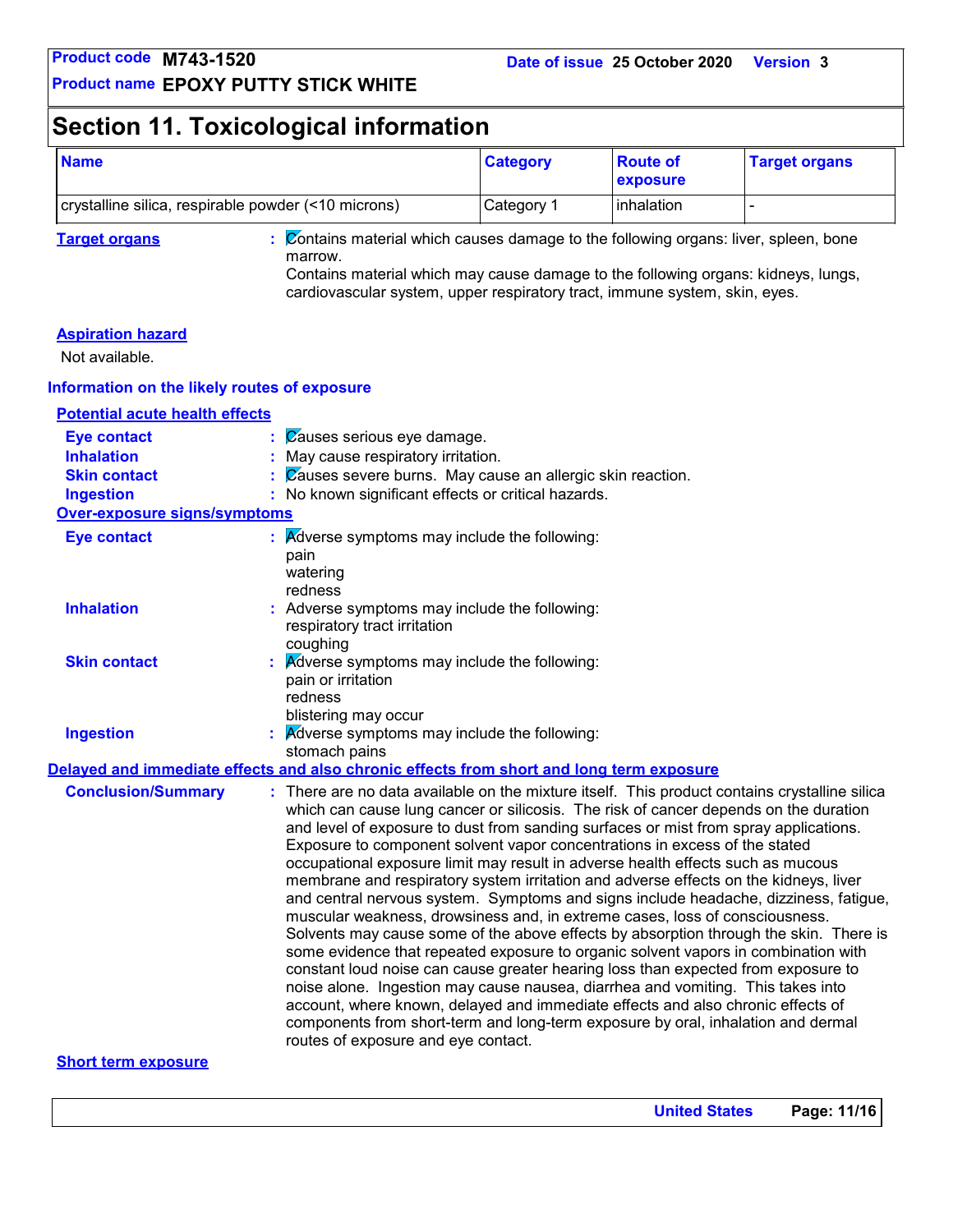### **Section 11. Toxicological information**

| <b>Potential immediate</b><br><b>effects</b> | $:$ There are no data available on the mixture itself.                                                                                                                   |
|----------------------------------------------|--------------------------------------------------------------------------------------------------------------------------------------------------------------------------|
| <b>Potential delayed effects</b>             | $\therefore$ There are no data available on the mixture itself.                                                                                                          |
| Long term exposure                           |                                                                                                                                                                          |
| <b>Potential immediate</b><br><b>effects</b> | $\therefore$ There are no data available on the mixture itself.                                                                                                          |
| <b>Potential delayed effects</b>             | $\therefore$ There are no data available on the mixture itself.                                                                                                          |
| <b>Potential chronic health effects</b>      |                                                                                                                                                                          |
| <b>General</b>                               | : Causes damage to organs through prolonged or repeated exposure. Once sensitized, a<br>severe allergic reaction may occur when subsequently exposed to very low levels. |
| <b>Carcinogenicity</b>                       | : May cause cancer. Risk of cancer depends on duration and level of exposure.                                                                                            |
| <b>Mutagenicity</b>                          | : No known significant effects or critical hazards.                                                                                                                      |
| <b>Reproductive toxicity</b>                 | : No known significant effects or critical hazards.                                                                                                                      |

#### **Numerical measures of toxicity**

**Acute toxicity estimates**

| <b>Product/ingredient name</b>          | Oral (mg/<br>kg) | <b>Dermal</b><br>(mg/kg) | Inhalation<br>(gases)<br>(ppm) | <b>Inhalation</b><br>(vapors)<br>(mg/l) | <b>Inhalation</b><br>(dusts and<br>mists) (mg/ |
|-----------------------------------------|------------------|--------------------------|--------------------------------|-----------------------------------------|------------------------------------------------|
| <b>MOHAWK WHITE 7 WOOD REPAIR</b>       | 22069.8          | 10563.9                  | IN/A                           | N/A                                     | N/A                                            |
| bis-[4-(2,3-epoxipropoxi)phenyl]propane | 15000            | 23000                    | N/A                            | N/A                                     | N/A                                            |
| Epoxy resin (MW $\leq$ 700)             | 2500             | 2500                     | N/A                            | N/A                                     | N/A                                            |
| 2,4,6-tris(dimethylaminomethyl)phenol   | 1200             | 1280                     | IN/A                           | N/A                                     | N/A                                            |

### **Section 12. Ecological information**

**Toxicity**

| <b>Product/ingredient name</b>                        | <b>Result</b>                                             | <b>Species</b>                     | <b>Exposure</b>     |
|-------------------------------------------------------|-----------------------------------------------------------|------------------------------------|---------------------|
| $\sqrt{p}$ is-[4-(2,3-epoxipropoxi)<br>phenyl]propane | Acute LC50 1.8 mg/l Fresh water                           | Daphnia - daphnia magna            | 48 hours            |
| Epoxy resin (MW $\leq$ 700)                           | Chronic NOEC 0.3 mg/l<br>Acute LC50 1.8 mg/l              | Daphnia<br>Daphnia                 | 21 days<br>48 hours |
| titanium dioxide                                      | Chronic NOEC 0.3 mg/l<br>Acute LC50 >100 mg/l Fresh water | Daphnia<br>Daphnia - Daphnia magna | 21 days<br>48 hours |
| $ 2,4,6$ -tris<br>dimethylaminomethyl)phenol          | Acute LC50 175 mg/l                                       | Fish                               | 96 hours            |

#### **Persistence and degradability**

| <b>Product/ingredient name</b>           | Test      | <b>Result</b>   | <b>Dose</b> | <b>Inoculum</b> |
|------------------------------------------|-----------|-----------------|-------------|-----------------|
| $\mathcal{E}$ poxy resin (MW $\leq$ 700) | OECD 301F | $ 5% - 28$ days |             |                 |

| <b>United States</b> | Page: 12/16 |
|----------------------|-------------|
|                      |             |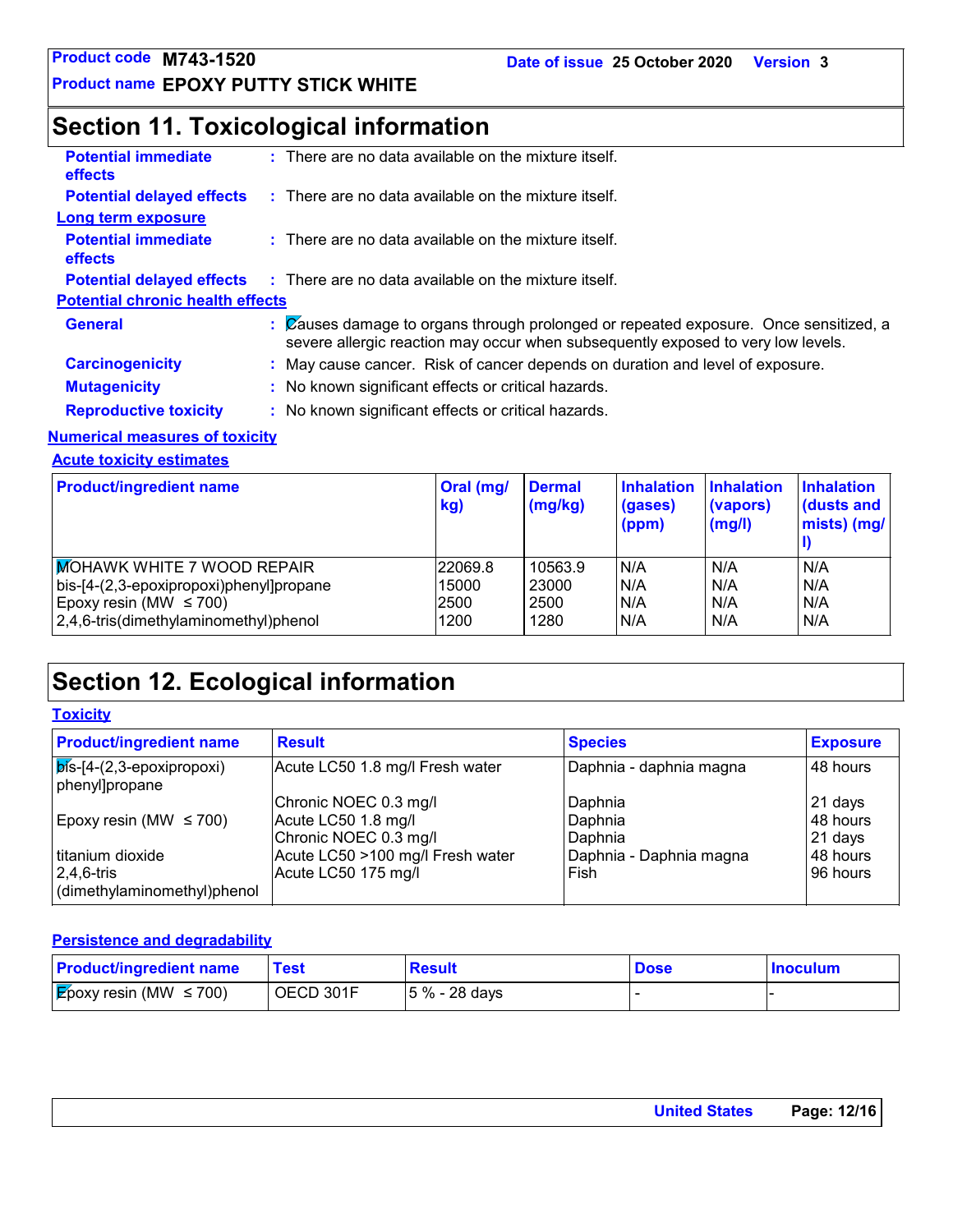### **Section 12. Ecological information**

| <b>Product/ingredient name</b>                                     | <b>Aquatic half-life</b> | <b>Photolysis</b> | Biodegradability |
|--------------------------------------------------------------------|--------------------------|-------------------|------------------|
| $\overline{\mathsf{p}}$ ís-[4-(2,3-epoxipropoxi)<br>phenyl]propane |                          |                   | l Not readily    |
| Epoxy resin (MW $\leq$ 700)                                        |                          |                   | Not readily      |

#### **Bioaccumulative potential**

| <b>Product/ingredient name</b>      | $\mathsf{LocP}_\mathsf{ow}$ | <b>BCF</b> | <b>Potential</b> |
|-------------------------------------|-----------------------------|------------|------------------|
| <b>E</b> poxy resin (MW $\leq$ 700) |                             | ົ          | l low            |

### **Mobility in soil**

**Soil/water partition coefficient (KOC)**

**:** Not available.

### **Section 13. Disposal considerations**

| <b>Disposal methods</b>   | and sewers. | : The generation of waste should be avoided or minimized wherever possible. Disposal<br>of this product, solutions and any by-products should at all times comply with the<br>requirements of environmental protection and waste disposal legislation and any<br>regional local authority requirements. Dispose of surplus and non-recyclable products<br>via a licensed waste disposal contractor. Waste should not be disposed of untreated to<br>the sewer unless fully compliant with the requirements of all authorities with jurisdiction.<br>Waste packaging should be recycled. Incineration or landfill should only be considered<br>when recycling is not feasible. This material and its container must be disposed of in a<br>safe way. Care should be taken when handling emptied containers that have not been<br>cleaned or rinsed out. Empty containers or liners may retain some product residues.<br>Avoid dispersal of spilled material and runoff and contact with soil, waterways, drains<br>Disposal should be in accordance with applicable regional, national and local laws and regulations.<br>Refer to Section 7: HANDLING AND STORAGE and Section 8: EXPOSURE CONTROLS/PERSONAL PROTECTION<br>for additional handling information and protection of employees. Section 6. Accidental release measures |             |
|---------------------------|-------------|-----------------------------------------------------------------------------------------------------------------------------------------------------------------------------------------------------------------------------------------------------------------------------------------------------------------------------------------------------------------------------------------------------------------------------------------------------------------------------------------------------------------------------------------------------------------------------------------------------------------------------------------------------------------------------------------------------------------------------------------------------------------------------------------------------------------------------------------------------------------------------------------------------------------------------------------------------------------------------------------------------------------------------------------------------------------------------------------------------------------------------------------------------------------------------------------------------------------------------------------------------------------------------------------------------------------------------------|-------------|
| 14. Transport information |             |                                                                                                                                                                                                                                                                                                                                                                                                                                                                                                                                                                                                                                                                                                                                                                                                                                                                                                                                                                                                                                                                                                                                                                                                                                                                                                                                   |             |
|                           | DOT         | <b>IMDG</b>                                                                                                                                                                                                                                                                                                                                                                                                                                                                                                                                                                                                                                                                                                                                                                                                                                                                                                                                                                                                                                                                                                                                                                                                                                                                                                                       | <b>IATA</b> |

|                                                                     | <b>DOT</b>                                           | <b>IMDG</b>                                          | <b>IATA</b>                                          |
|---------------------------------------------------------------------|------------------------------------------------------|------------------------------------------------------|------------------------------------------------------|
| <b>UN number</b>                                                    | <b>M</b> 1759                                        | <b>M</b> 1759                                        | <b>M</b> 1759                                        |
| <b>UN proper shipping</b><br>name                                   | <b>CORROSIVE SOLID, N.O.S.</b>                       | <b>CORROSIVE SOLID, N.O.S.</b>                       | <b>CORROSIVE SOLID, N.O.S.</b>                       |
|                                                                     | $\sqrt{2}$ ,4,6-tris<br>(dimethylaminomethyl)phenol) | $\sqrt{2}$ ,4,6-tris<br>(dimethylaminomethyl)phenol) | $\sqrt{2}$ ,4,6-tris<br>(dimethylaminomethyl)phenol) |
| <b>Transport hazard class <math> 8 </math></b><br>(e <sub>s</sub> ) |                                                      | $\overline{8}$                                       | $\mathbf{\overline{8}}$                              |
| <b>Packing group</b>                                                | $\overline{\mathsf{W}}$                              | $\overline{\mathsf{W}}$                              | $\overline{\mathsf{W}}$                              |
|                                                                     |                                                      |                                                      |                                                      |
|                                                                     |                                                      |                                                      |                                                      |
|                                                                     |                                                      |                                                      | <b>United States</b><br>Page: 13/16                  |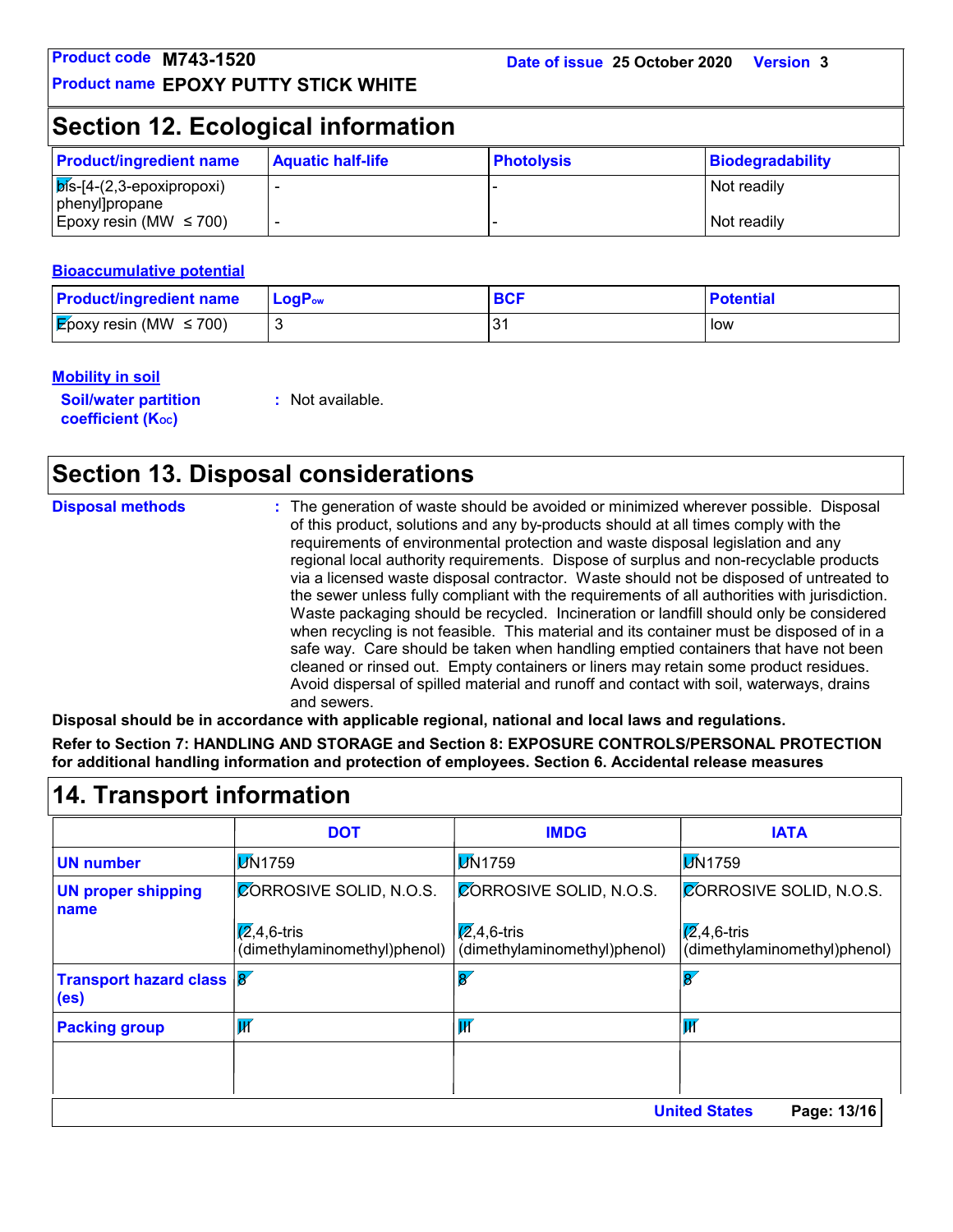| Product code M743-1520                |                                             | Date of issue 25 October 2020                                                | <b>Version 3</b>                                                                |
|---------------------------------------|---------------------------------------------|------------------------------------------------------------------------------|---------------------------------------------------------------------------------|
|                                       | <b>Product name EPOXY PUTTY STICK WHITE</b> |                                                                              |                                                                                 |
| <b>14. Transport information</b>      |                                             |                                                                              |                                                                                 |
| <b>Environmental hazards No.</b>      |                                             | $V$ es.                                                                      | <b>Yes.</b> The environmentally<br>hazardous substance mark is<br>not required. |
| <b>Marine pollutant</b><br>substances | Not applicable.                             | Mis-[4-(2,3-epoxipropoxi)<br>phenyl]propane, Epoxy resin<br>(MW $\leq$ 700)) | Not applicable.                                                                 |

### **Additional information**

| <b>DOT</b>  | : None identified.                                                                                            |
|-------------|---------------------------------------------------------------------------------------------------------------|
| <b>IMDG</b> | : The marine pollutant mark is not required when transported in sizes of $\leq 5$ L or $\leq 5$ kg.           |
| <b>IATA</b> | : The environmentally hazardous substance mark may appear if required by other transportation<br>regulations. |

#### **Special precautions for user Transport within user's premises:** always transport in closed containers that are **:** upright and secure. Ensure that persons transporting the product know what to do in the event of an accident or spillage.

**Transport in bulk according :** Not applicable. **to IMO instruments**

### **Section 15. Regulatory information**

#### **United States**

**United States inventory (TSCA 8b) :** At least one component is inactive.

#### **SARA 302/304**

**SARA 304 RQ :** Not applicable.

**Composition/information on ingredients**

No products were found.

### **SARA 311/312**

| <b>Classification</b> | : SKIN CORROSION - Category 1C                                      |
|-----------------------|---------------------------------------------------------------------|
|                       | SERIOUS EYE DAMAGE - Category 1                                     |
|                       | SKIN SENSITIZATION - Category 1                                     |
|                       | CARCINOGENICITY - Category 1A                                       |
|                       | SPECIFIC TARGET ORGAN TOXICITY (SINGLE EXPOSURE) (Respiratory tract |
|                       | irritation) - Category 3                                            |
|                       | SPECIFIC TARGET ORGAN TOXICITY (REPEATED EXPOSURE) - Category 1     |

**Composition/information on ingredients**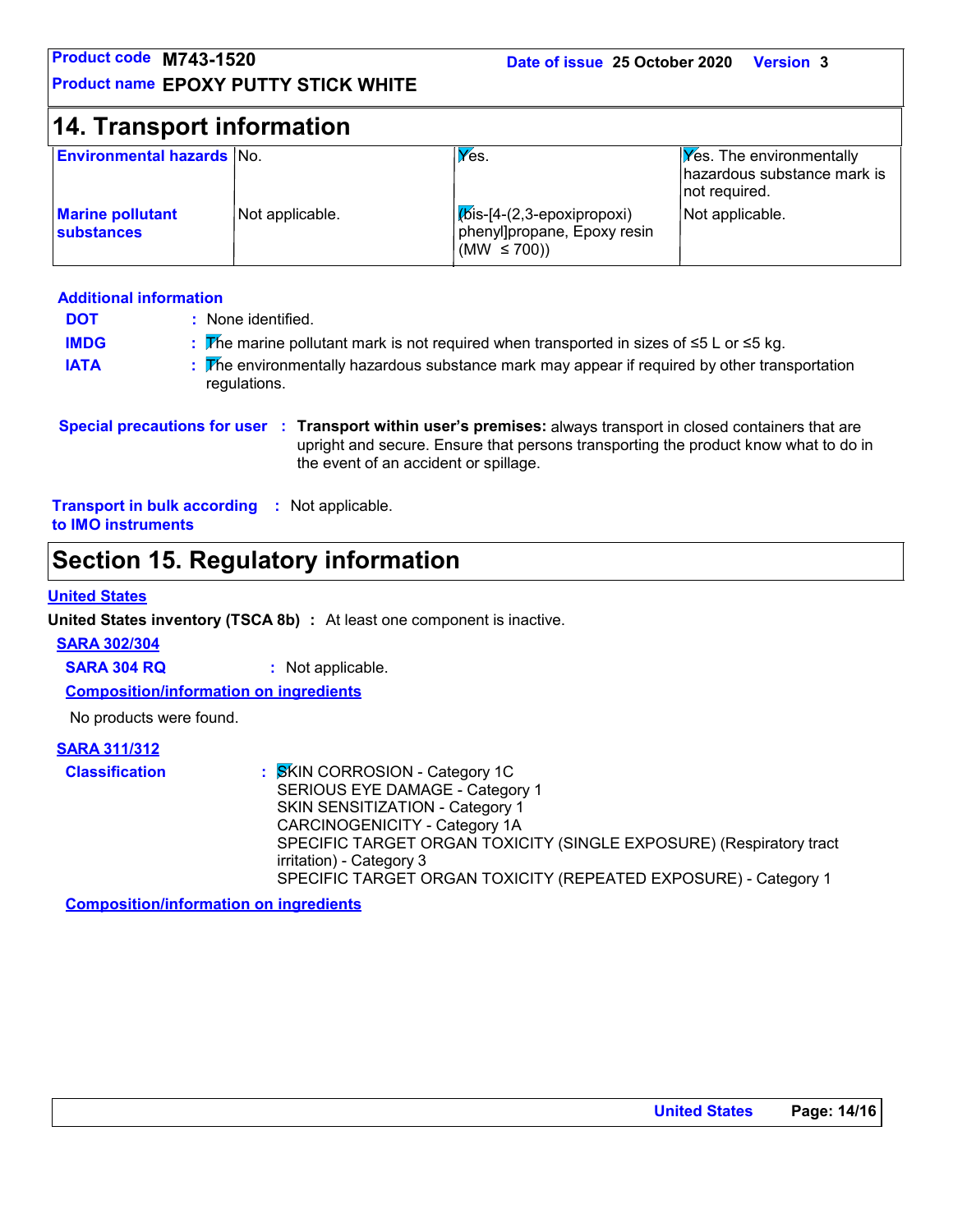### **Section 15. Regulatory information**

| <b>Name</b>                                                                                                                                                                        | $\frac{9}{6}$               | <b>Classification</b>                                                                                                                                                                                                                  |
|------------------------------------------------------------------------------------------------------------------------------------------------------------------------------------|-----------------------------|----------------------------------------------------------------------------------------------------------------------------------------------------------------------------------------------------------------------------------------|
| $\sqrt{\mathbf{r}}$ alc, not containing asbestiform<br>fibres                                                                                                                      | ≥90                         | SPECIFIC TARGET ORGAN TOXICITY (SINGLE EXPOSURE)<br>(Respiratory tract irritation) - Category 3                                                                                                                                        |
| Poly[oxy(methyl-1,2-ethanediyl)],<br>$\alpha$ -hydro- $\omega$ -hydroxy-, ether with<br>2,2-bis(hydroxymethyl)-1,3-propanediol<br>$(4:1)$ ,<br>2-hydroxy-3-mercaptopropyl<br>ether | ≥75 - ≤90                   | SKIN SENSITIZATION - Category 1B                                                                                                                                                                                                       |
| bis-[4-(2,3-epoxipropoxi)phenyl]<br>propane                                                                                                                                        | ≥50 - ≤75                   | <b>SKIN IRRITATION - Category 2</b><br><b>EYE IRRITATION - Category 2A</b><br>SKIN SENSITIZATION - Category 1B                                                                                                                         |
| Epoxy resin (MW $\leq$ 700)                                                                                                                                                        | ≥10 - ≤20                   | <b>SKIN IRRITATION - Category 2</b><br><b>EYE IRRITATION - Category 2A</b><br>SKIN SENSITIZATION - Category 1B                                                                                                                         |
| titanium dioxide<br>2,4,6-tris(dimethylaminomethyl)<br>phenol                                                                                                                      | $≥10 - ≤20$<br>$≥5.0 - ≤10$ | <b>CARCINOGENICITY - Category 2</b><br><b>ACUTE TOXICITY (oral) - Category 4</b><br><b>ACUTE TOXICITY (dermal) - Category 4</b><br>SKIN CORROSION - Category 1C<br>SERIOUS EYE DAMAGE - Category 1<br>SKIN SENSITIZATION - Category 1B |
| crystalline silica, respirable<br>powder (<10 microns)                                                                                                                             | $≥1.0 - ≤5.0$               | CARCINOGENICITY - Category 1A<br>SPECIFIC TARGET ORGAN TOXICITY (REPEATED<br>EXPOSURE) - Category 1                                                                                                                                    |

**Additional environmental information is contained on the Environmental Data Sheet for this product, which can be obtained from your RPM representative.**

#### **California Prop. 65**

**M** WARNING: Cancer - www.P65Warnings.ca.gov.

### **Section 16. Other information**

**Hazardous Material Information System (U.S.A.)**

**Health** : 3 \* **Flammability** : 0 **Physical hazards** : 0 0

( \* ) - Chronic effects

**Caution: HMIS® ratings are based on a 0-4 rating scale, with 0 representing minimal hazards or risks, and 4 representing significant hazards or risks. Although HMIS® ratings and the associated label are not required on MSDSs or products leaving a facility under 29 CFR 1910.1200, the preparer may choose to provide them. HMIS® ratings are to be used with a fully implemented HMIS® program. HMIS® is a registered trademark and service mark of the American Coatings Association, Inc.**

**The customer is responsible for determining the PPE code for this material. For more information on HMIS® Personal Protective Equipment (PPE) codes, consult the HMIS® Implementation Manual.**

**National Fire Protection Association (U.S.A.)**

**Instability** : 0 **Health**: 3 **Flammability**: 0 **Instability**: 0 **Date of previous issue : 10/20/2020 Organization that prepared the MSDS :** EHS